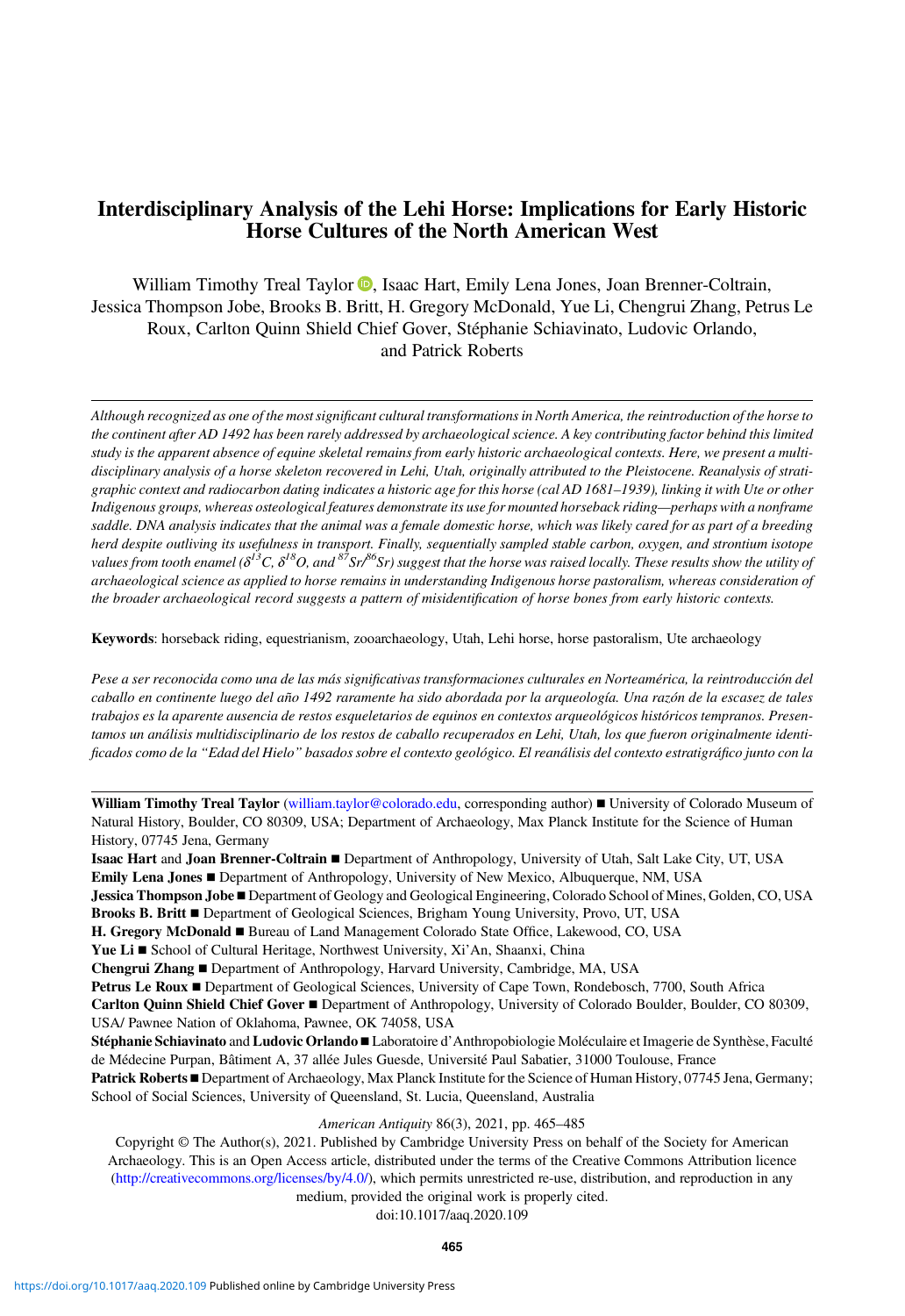datación radiocarbónica indica una edad histórica para este caballo (1681–1939 años calibrados de la era), relacionándolo con grupos indígenas Ute u otros. A pesar de que parte del caballo fue destruido antes de su recuperación, la columna vertebral revela fisuras y osteofitos que indican que había sido montado y el uso de sillas sin marco, mientras que una artritis severa en la parte inferior de las extremidades habría reducido drásticamente su movilidad. El análisis de ADN demostró que el animal era una hembra doméstica, posiblemente cuidada como parte de una tropilla de cría. Finalmente, los valores de isótopos estables de carbono, oxígeno, y estroncio ( $\delta^{13}C$ ,  $\delta^{18}O$ , y  ${}^{87}Sr$ / ${}^{86}Sr$ ) muestreados secuencialmente del esmalte dental sugieren que fue criada localmente en la región de Lehi. Estos resultados demuestran la utilidad de la aplicación del conocimiento arqueológico a los restos de caballo para entender el pastoralismo de esta especie por parte de las poblaciones indígenas. Por su parte, una consideración más amplia del registro arqueológico sugiere un patrón de identificación errónea de huesos de caballo en contextos históricos tempranos.

Palabras clave: montar a caballo, equitación, zooarqueología, caballo de Lehi, pastoralismo de caballos, arqueología de los Ute

The history of the American West is deeply<br>intertwined with the domestic horse. The<br>genus Equus first evolved in the Pliocene<br>(Blancan) steppes of the Americas radiating outintertwined with the domestic horse. The genus  $Equus$  first evolved in the Pliocene (Blancan) steppes of the Americas, radiating outward into Eurasia and Africa sometime during the last approximately three million years (Orlando et al. [2013](#page-18-0)). The ecological landscape of North America evolved with these wild equids, and the first people to move into the continent had a relationship with horses—both as prey species (Bourgeon et al. [2017;](#page-16-0) Kooyman [2006](#page-17-0)) and as a source of raw material for bone tools (Webb and Hemmings [2006](#page-20-0))—along with other megafauna up to the end of the Pleistocene. Current radiocarbon dates of fossil equids in North American place their disappearance about approximately 10,000 years ago (Haile et al. [2009](#page-17-0)), and the Americas were without horses until the Spanish introduced the domestic horse (Equus caballus) and donkey (Equus asinus) after AD 1492.

Horses were first reintroduced to the Americas by Spanish colonists in the sixteenth century, and they were swiftly integrated into the culture, economy, and lifeways of many Indigenous peoples, especially in the North American West (Mitchell [2015](#page-18-0)). Some Indigenous groups established territorially dominant politics and became "horse nations" rivaling European powers on the continent (Hämäläinen [2008](#page-17-0); Mitchell [2015\)](#page-18-0). Although historic records shed some light on the development of riding and breeding horses among Indigenous North Americans, these processes took place largely outside the attention of European observers limiting the explanatory power of history to address when, why, and how horses were first integrated into Indigenous societies in the Americas (Jones and Gabe [2015](#page-17-0)).

The limitations of the Euro-American historical record in sixteenth- and seventeenth-century North America parallel challenges in understanding early human-horse relations in prehistoric Eurasia, where zooarchaeology has proven to be a valuable source of data about the early stages of horse domestication, management, and use. Osteological study of horse remains in natural history collections and comparison with the archaeological record have revealed characteristic damage patterns to the equine skeleton caused by metal bit use (Anthony et al. [1991](#page-16-0); Bendrey [2007](#page-16-0)), riding with or without a frame saddle (Bartosiewicz and Gal [2013](#page-16-0); Levine et al. [2005\)](#page-18-0), heavy exertion (Taylor et al. [2015\)](#page-19-0), and bridle nosebands (Taylor and Tuvshinjargal [2018\)](#page-20-0). Biomolecular study of equid remains can provide sex and species identifications of bone fragments with a high success rate, even in the absence of sufficient DNA for more extensive sequencing (Schubert et al. [2017\)](#page-19-0), whereas stable isotope analysis can shed light on seasonal movements, trade, and supplementary feeding practices (Bendrey et al. [2009](#page-16-0); Makarewicz et al. [2018](#page-18-0)). Such a combination of zooarchaeological and biomolecular analyses of horse remains promises to reveal detailed insights into how horses were managed, ridden, and integrated into ancient lifeways—even in the absence of historical records.

One of the obstacles to the application of a multiproxy zooarchaeological approach to the early historic era in the North American West is the limited sample of horse remains identified in relevant museum collections. For example, in the entire state of Wyoming just two early historic horse specimens plausibly associated with Indigenous cultures have been identified by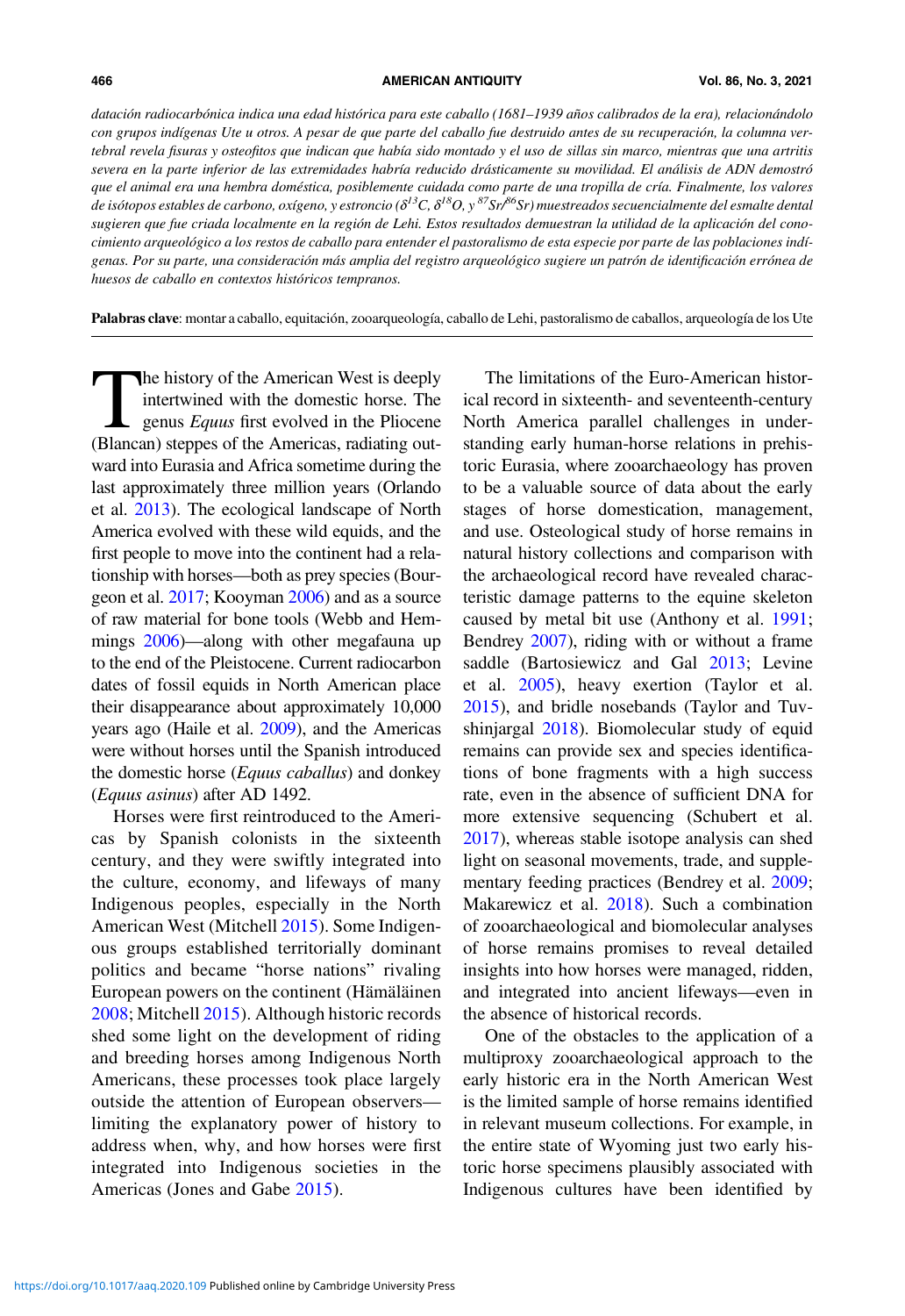<span id="page-2-0"></span>Thornhill [\(2016](#page-20-0)). It is possible, however, that North America's rich paleontological record of Pleistocene horses, combined with the wellknown significance of horses in historic Euro-American societies, has resulted in the regular misclassification of Indigenous archaeological horses as either Euro-American or Ice Age in origin. Indeed, one of the two early historic horses identified by Thornhill from the site of Black's Fork, Wyoming, was originally suspected to be the remains of a modern or ancient wild horse that died in that location from a natural death until it became clear that the horse had been buried as part of a ritual feature, along with three coyote skulls (Eckles et al. [1994](#page-16-0)). Similarly, Scott and colleagues  $(2010)$  $(2010)$  $(2010)$  identified an early historic horse skull that had remained misidentified for a century, even earning its own Pleistocene taxon—Equus laurentius—before radiocarbon dating and a thorough morphological comparison revealed it to be historic. Furthermore, undated "intrusive" horse burials are sometimes reported from Indigenous archaeological sites after being ascribed to nonnative ranchers or settlers (Supplemental Figure 1), despite clear archaeological evidence documenting that horses were sometimes integrated into

Indigenous funerary and ritual inhumation (e.g., O'Shea and Ludwickson [1992\)](#page-19-0). These examples suggest that, when confronted with ancient horse assemblages, researchers may often misidentify archaeological horse remains associated with Indigenous cultures.

### The Lehi Horse

In the spring of 2018, residents of Lehi, Utah—a city located at the foot of the northern Wasatch Front in the Provo metropolitan area at an elevation of approximately 1,390 m asl (Figure 1) discovered equine skeletal remains during new construction. The discovery was reported to researchers at the nearby Museum of Ancient Life, who visited the site and determined that the horse was located in sandy lacustrine deposits of Pleistocene Age. Researchers noted several skeletal pathologies, including arthritis, and determined that the animal was small, about "the size of a Shetland pony" (Holson [2018\)](#page-17-0). Although no formal analysis was conducted, the animal was determined to be an elderly Pleistocene horse—perhaps Haringtonhippus francisci (Heintzman et al. [2017\)](#page-17-0)—which had died a



Figure 1. Lehi horse site within Utah Valley and locations mentioned in the text, along with topography and a simplified geologic map derived from Hintze and colleagues [\(2000](#page-17-0)).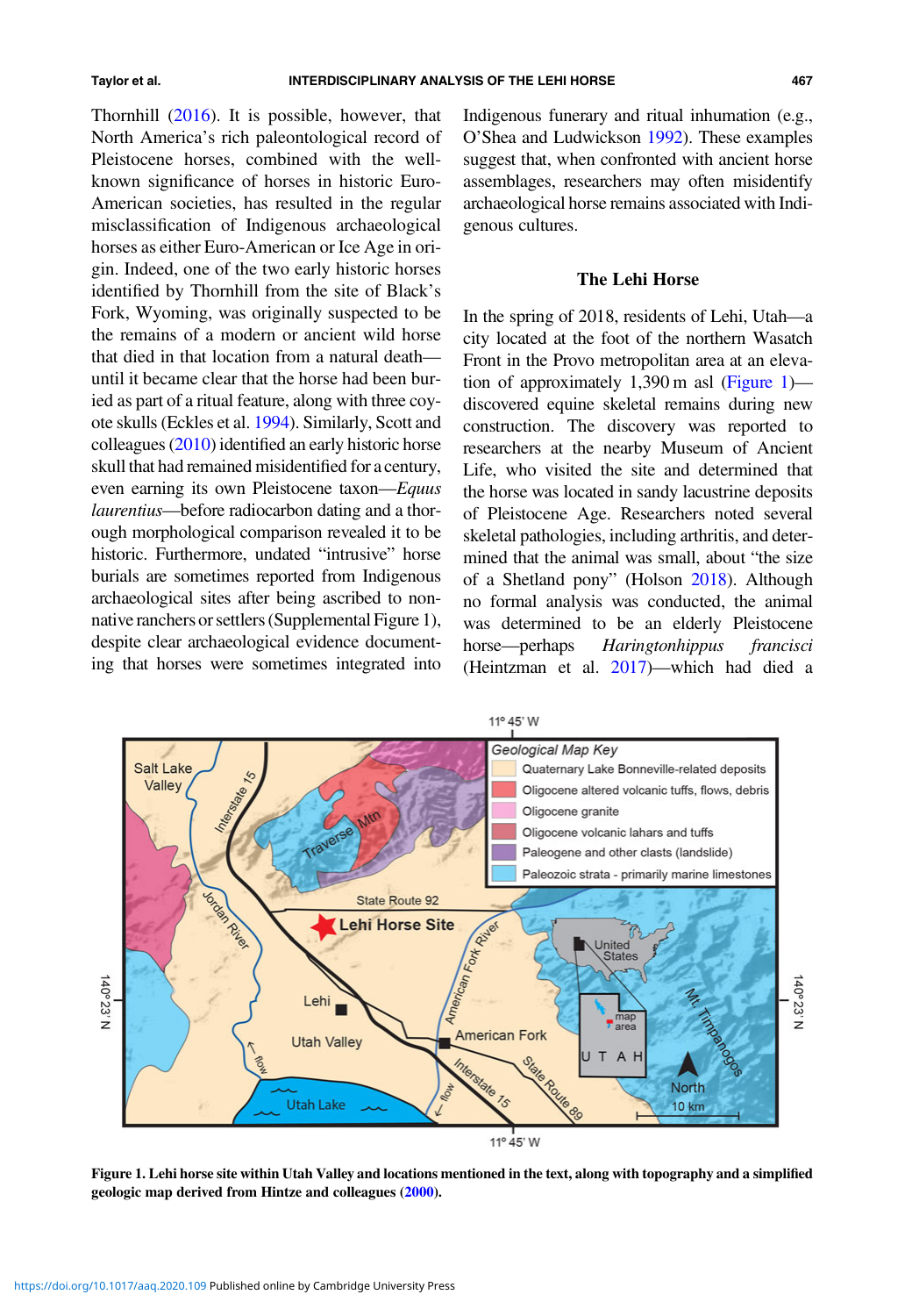natural death on the Provo shoreline of what was then Lake Bonneville (Holson [2018](#page-17-0)) and thought to date to approximately 16,000 yr BP (Benson et al. [2011](#page-16-0); Oviatt [2015](#page-19-0)).

Although the evidence for an Ice Age origin was intriguing, given that Pleistocene horse remains have been previously reported from shoreline deposits along the Wasatch Front associated with Lake Bonneville (Milligan and McDonald [2017;](#page-18-0) Nelson and Madsen [1987\)](#page-18-0), we identified several key aspects of the Lehi horse (reposited at the BYU Museum of Paleontology, specimen #BYU 43000, locality #2428) that raised questions about its age, paleontological associations, and context. The available excavation documentation (Figure 2) suggests a pit-like feature in the likely Pleistocene sands,

partially infilled with a dark organic layer and horizontally bedded sands and silts (Supplemental Text 1). The presence of rip-up clasts overlying the horse remains supports at least some fluvial incision and deposition during or following burial. The feature's irregular morphology led the original investigators to conclude that this pit was not produced by industrial machinery and was thus Pleistocene in origin (i.e., that the horse remains rest at the base of a small channel fill rather than in an anthropogenic pit). During excavations, however, investigators also recovered a human-modified chert flake (specimen BYU 43001) from the "overburden" ([Figure 3\)](#page-4-0) either the fluvial sand and gravel deposits or organic overburden units shown in Figure 2. A large amount of cortex and large flake scars



Figure 2. Stratigraphic profile of the Lehi horse excavation, showing a probable pit incised into Pleistocene sands and filled with dark organic soil below horizontally bedded sands and muds, and overlain by recent fluvial deposits. (Color online)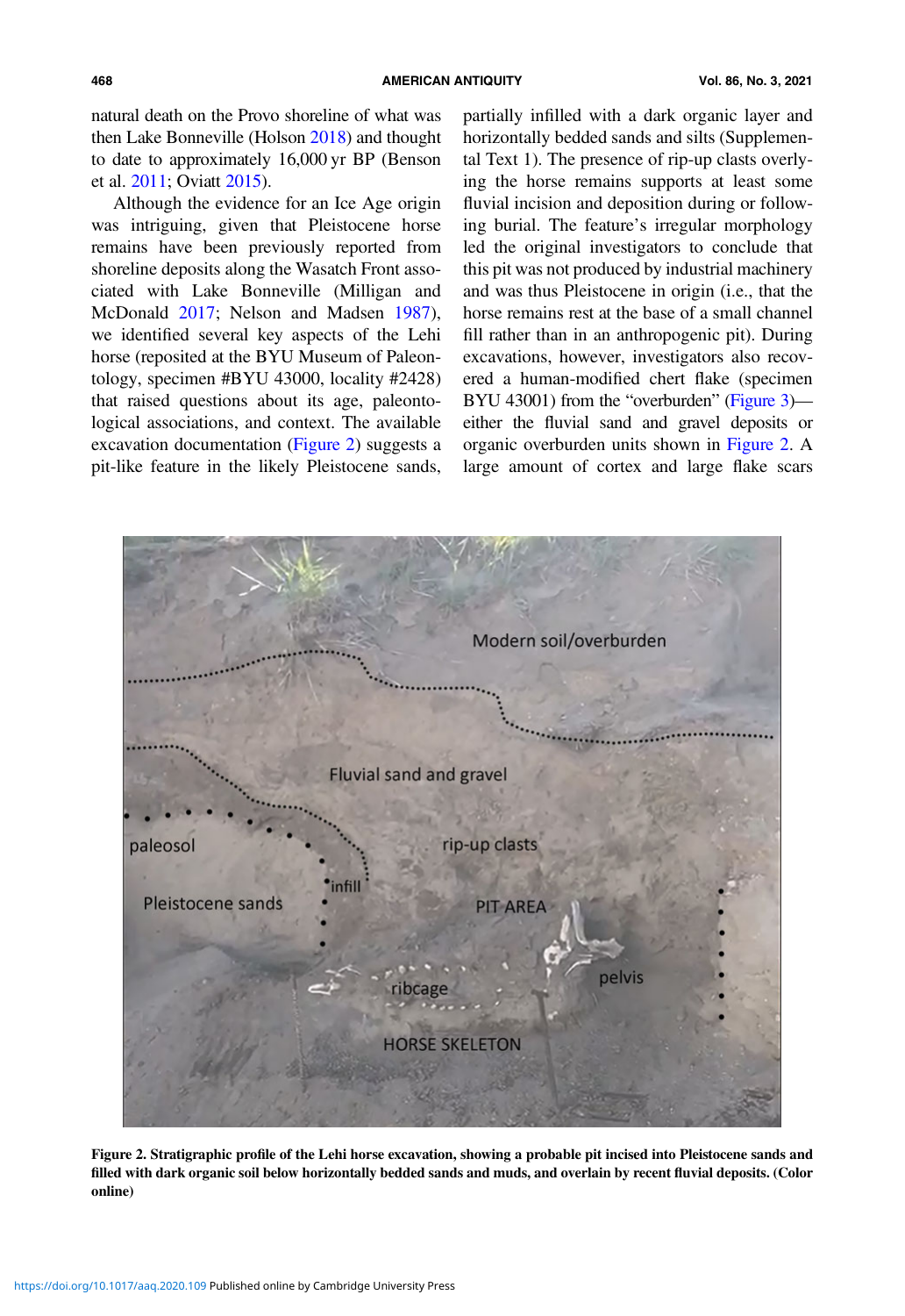<span id="page-4-0"></span>



Figure 3. Modified broken chert flake recovered from the "overburden" during initial excavations of the Lehi horse (unprovenienced). (Color online)

indicate that this flake was probably produced during early-stage reduction. The precise provenience of this object was not recorded. To us, however, this indicated an Indigenous presence at the location of the Lehi horse after burial. Moreover, our preliminary examination of the horse's vertebral column revealed osteophytes, cracking, and impinging spinous processespathological features that are not commonly observed in wild equids and that are typically associated with mounted horseback riding (Figure 4; Levine [1999](#page-18-0); Li et al. [2020\)](#page-18-0). These findings raised the possibility that the Lehi horse was historic or protohistoric rather than Pleistocene in age.

If the Lehi horse was indeed a misidentified, early historic horse managed by Indigenous peoples, it represents a unique opportunity to explore how horses were used, managed, and cared for in Native societies beyond the limited documentation in Euro-American historical records. Here, we apply osteological and biomolecular analyses to evaluate the age and domestic status of the Lehi horse, and we explore the implications of our findings for the sixteenth-century reintroduction of horses to the Americas.

## Materials and Methods

## Radiocarbon Dating

To assess the age of the Lehi horse, we selected an intact upper molar (the upper right M1, or 109 in the modified Triadan system) for radiocarbon dating at the Oxford Radiocarbon Accelerator Unit (ORAU) in Oxford, UK. The ORAU



Figure 4. Recovered bones and osteo pathologies: (a) stylized horse skeleton showing missing bones (gray), recovered bones (white), and recovered pathological bones (red); many teeth were recovered, but much of the head/neck was destroyed before excavation. Examples of diagnostic vertebral pathologies (b–d) linked with mounted horseback riding. These include (b) impinging dorsal spinous processes on thoracic vertebra 13, (c, d) undulating, irregular horizontal fissures in the articular surface on the caudal end of the centra, and a proliferation of bony exostoses on thoracic vertebrae (c) 16 and (d) 17.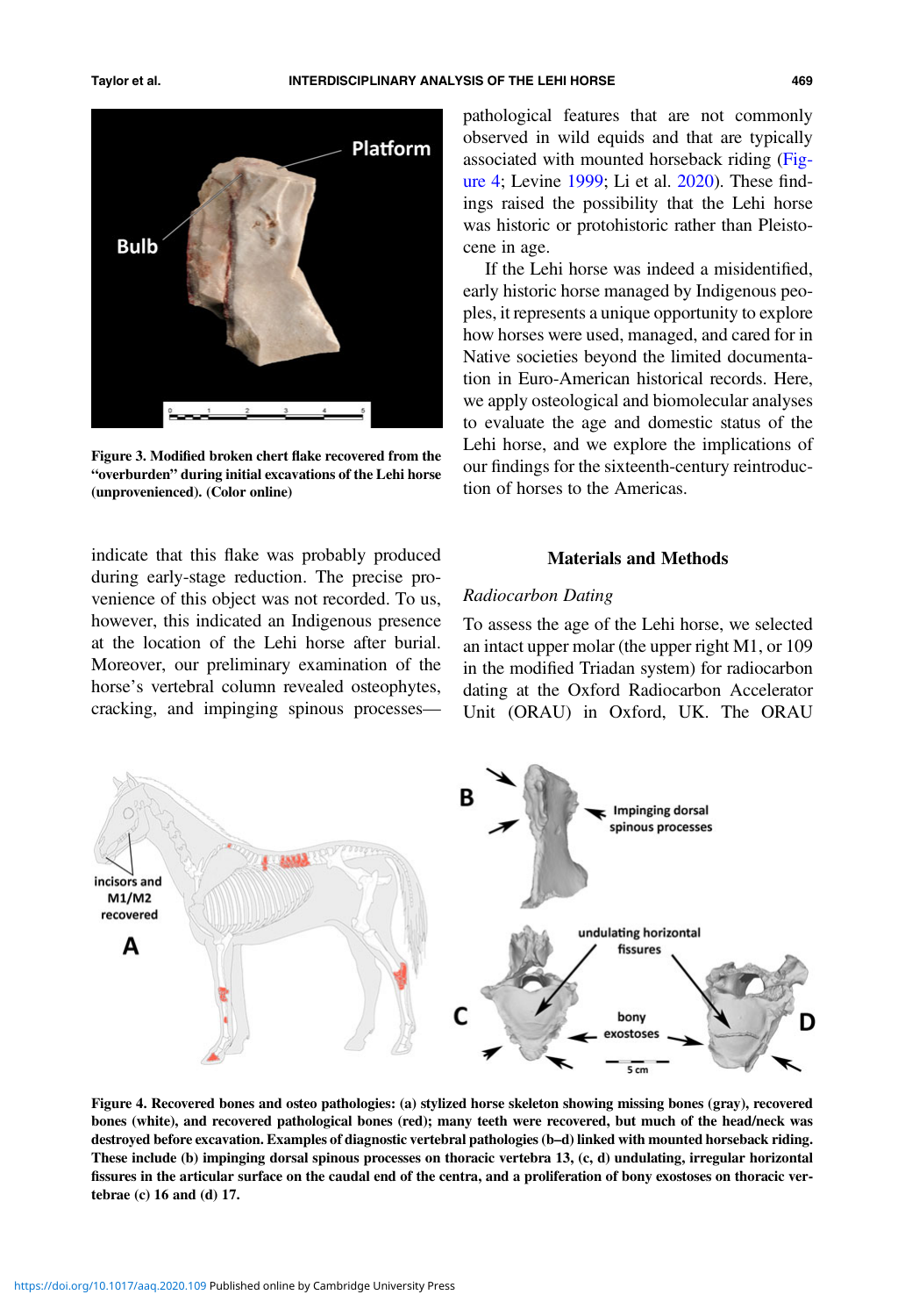performed routine pretreatment and measurement procedures (Brock et al. [2010](#page-16-0)), extracting dentine and combusting it in an elemental analyzer before graphitizing and measuring results on an HVEE accelerator, alongside blanks and standards, which were used to perform contamination calculations and data corrections. We calibrated our resulting radiocarbon measurement in OxCal using the IntCal13 calibration dataset (Reimer et al. [2013](#page-19-0)) to produce a calendrical estimate for the horse's age.

## Osteological Study

We assessed the age of the Lehi horse using dentition (Evans et al. [2006\)](#page-16-0) and evaluated the skeleton for evidence of pathologies (Bartosiewicz and Gal [2013](#page-16-0)). We focused particularly on identifying health conditions or osteological changes indicative of—or related to—human activity, including vertebral pathologies associated with mounted horseback riding (Levine et al. [2005\)](#page-18-0) and anthropogenic modifications to the dentition associated with human veterinary care (Taylor et al. [2018\)](#page-19-0). Because the cranium of the horse had been shattered, we were unable to assess premolar changes caused by metal bit use (Bendrey [2007\)](#page-16-0), nasal or premaxillary remodeling associated with bridle use (Taylor and Tuvshinjargal [2018](#page-20-0)) and heavy exertion (Taylor et al. [2015](#page-19-0)), or bone formation at the nuchal crest often associated with horseback riding or confinement (Bendrey [2008;](#page-16-0) Taylor et al. [2015](#page-19-0)).

## Isotope Analysis

Analyses of the stable isotope composition of ancient horse remains have the potential to provide important environmental context and reveal aspects of forage, pastoral care, and movement. To shed light on the life history of the Lehi horse, we analyzed the carbon, oxygen, and strontium isotope chemistry of Lehi horse dentition, comparing these data to modern climate and environmental reference data from the region to assess how the horse moved during its lifetime and identify sources of dietary food and water.

 $\delta^{13}$ C Background. In the terrestrial ecosystems of the Intermountain West, the primary source of variation in stable carbon isotopes  $(\delta^{13}C)$  is the photosynthetic pathway  $(C_3, C_4,$ CAM) employed by native plant taxa. The distribution of  $C_3$  versus  $C_4$  taxa in the region is the result of complex interactions between a combination of environmental factors, including temperature, precipitation regime, soil moisture, snow cover, vegetation, and evapotranspiration—all of which vary significantly through space and across time (Notaro et al.  $2010$ ). In general,  $C_4$ grasses and forbs are more abundant in the American Southwest, with high summer temperatures and a precipitation regime dominated by the North American Monsoon (NAM), whereas  $C_3$  taxa dominate the Great Basin, with its cooler environments, significant winter precipitation, and associated spring snowmelt events (Cotton et al. [2016;](#page-16-0) Wertin et al. [2015](#page-20-0)). Elevation has a less significant impact on  $C_3/C_4$ abundance in this region than do temperature and seasonality of precipitation (Paruelo and Lauenroth [1996](#page-19-0)). Within the  $C_3$  pathway, plants respond to reductions in water availability by stomatal closure, leading to a slight increase in leaf  $\delta^{13}$ C values (Farquhar et al. [1989](#page-17-0)). Environmentally driven shifts in intra-taxonomic plant  $\delta^{13}C$ caused by moisture stress are typically relatively minor—around 2‰ or less (Ehleringer [1989](#page-16-0)).

Current native grasses in the Lehi region consist primarily of  $C_3$  taxa. Cotton and colleagues ([2016\)](#page-16-0) characterize the Lehi region as between 0% and 10%  $C_4$  vegetation. Northern Utah is devoid of  $C_4$  grasses, but  $C_4$  forbs such as Atriplex—also consumed by horses—are present and begin greening in mid-spring, providing a seasonal source of higher  $\delta^{13}$ C values during this time. Although plants expressing the CAM photosynthetic pathway (Lee [2010\)](#page-18-0) can have values overlapping those of  $C_4$  plants, causing interpretive challenges in some settings (e.g., Smith et al. [2014](#page-19-0)), CAM plants in the study area consist largely of desert succulents unlikely to be consumed by grazers such as horses. Variation in forage  $\delta^{13}$ C is passed up the food web, with isotopic enrichment between diet and tooth enamel carbonates averaging +14.1‰  $(\pm 0.5)$  in a wide range of ungulate mammals (Cerling and Harris [1999:](#page-16-0)352) and +13.8‰ (±1.9) in horses specifically (Cerling and Harris [1999:](#page-16-0)349; see also Passey et al. [2005](#page-19-0)). Prior to fossil fuel depletion of atmospheric  $CO<sub>2</sub>$ ,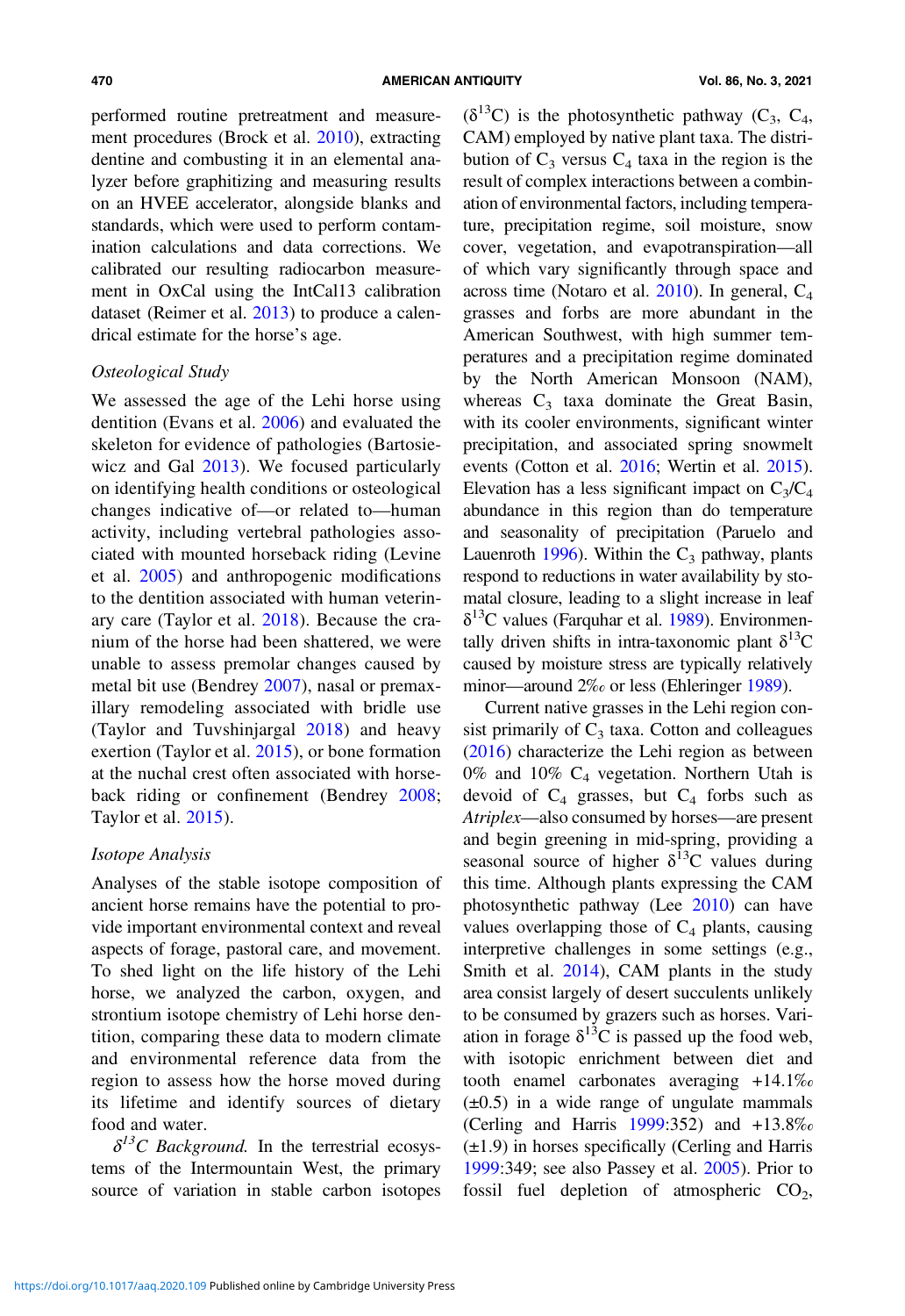fractionation during photosynthesis led to  $C_3$  and  $C_4$  grasses expressing an average  $\delta^{13}$ C value of approximately −25‰ and −10‰ respectively about 2‰ enriched over modern plant taxa (Dombrosky [2020](#page-16-0)).

 $\delta^{18}O$  Background. Accurate interpretation of archaeological  $\delta^{18}O$  relies on contextualization with modern and ancient climate data (e.g., Hamilton et al. [2018](#page-17-0)).  $\delta^{18}$ O of environmental water is influenced by a suite of factors, including temperature, altitude, rainfall amount, aridity, seasonal precipitation patterns, and distance from the coast (Cerling et al. [2010](#page-16-0)). For example, as water-vapor masses move upslope,  $H_2^{18}O$  preferentially rains out, accelerated by declines in temperature.  $H_2^{18}O$  also rains out as water-vapor masses move inland, progressively depleting  $\delta^{18}$ O values relative to coastal moisture, although this effect is less marked in cold (versus warm) precipitation events. Thus, the

 $\delta^{18}$ O value of water is influenced by temperature both within and across altitudinal and latitudinal gradients (Daux et al. [2005;](#page-16-0) Fricke and O'Neil [1999](#page-17-0)). Generally, colder winter temperatures and precipitation lead to lower water  $\delta^{18}$ O values, whereas summer aridity and increased temperatures enrich water  $\delta^{18}$ O (Dansgaard [1964\)](#page-16-0). In the Lehi region, most precipitation is concentrated in winter and early spring (Figure 5). Here, deep snowpack with lower  $\delta^{18}$ O values accumulates at elevations in the Wasatch range, reaching 3,650 m asl (∼12,000 feet). Accordingly, as snowpack melts during late spring and early summer, modern  $\delta^{18}$ O data from the Jordan River near Lehi (Coplen and Kendall [2000\)](#page-16-0) exhibit consistently lower  $\delta^{18}O$  values due to discharge of snowmelt into numerous alpine streams flowing downslope into Utah Lake and the Jordan River drainage.



Figure 5. (a) monthly temperature at Lehi, Utah (1,391 m asl), and at the nearby peak of Mount Timpanogos, roughly 15 km east of the Lehi site (3,582 m asl), showing warmest temperatures in the summer, June–August; (b) monthly total precipitation at Lehi and Mt. Timpanogos, showing very low precipitation year-round at Lehi itself and higher precipitation with a pronounced decrease in the summer months (June–August) at higher elevations; (c) stable oxygen isotope values for the Jordan River between 1984 and 1987 (Coplen and Kendall [2000\)](#page-16-0), showing δ<sup>18</sup>O depletion during spring snowmelt.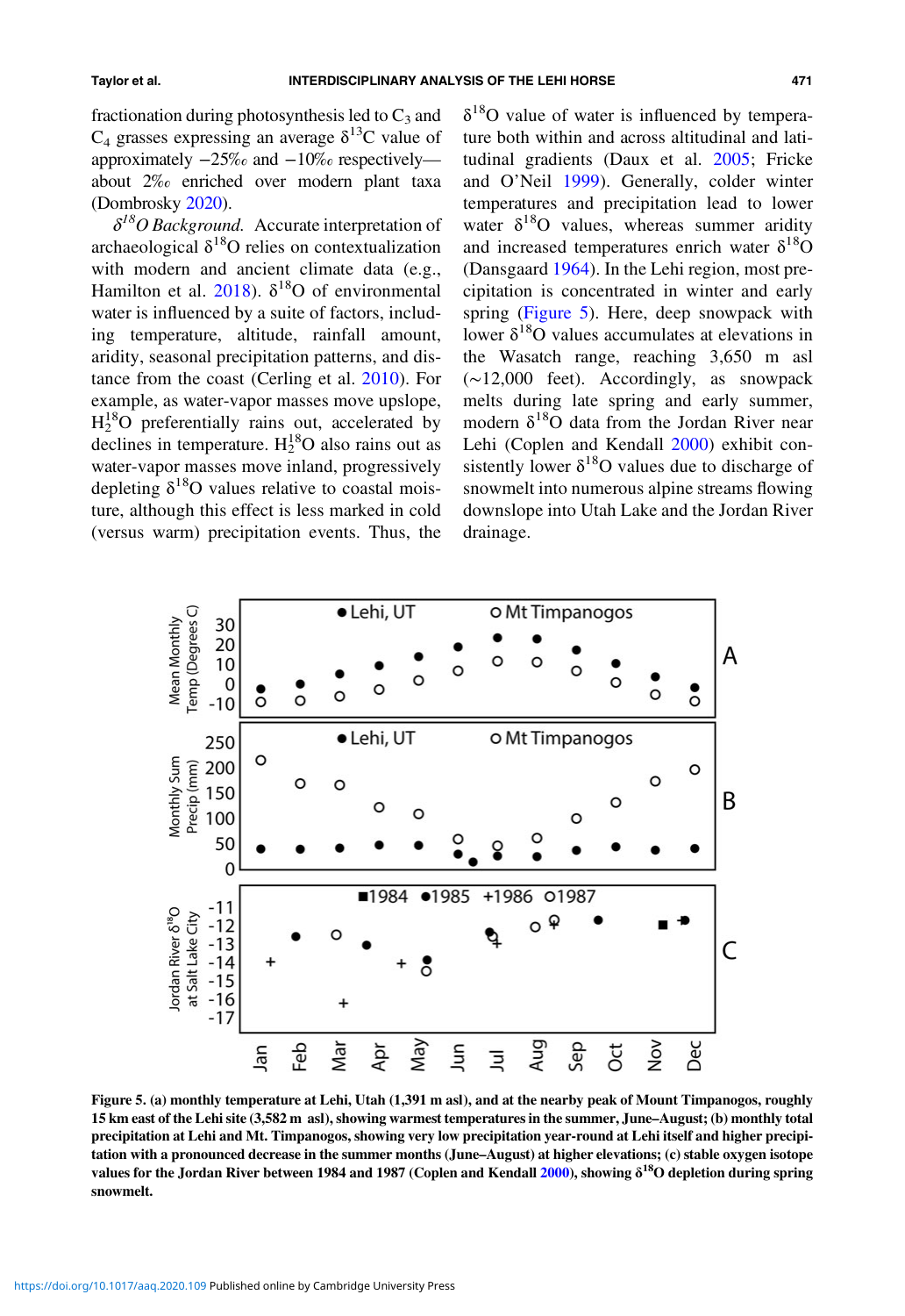Although other processes, such as leaf evapotranspiration, may have minor impacts on the  $\delta^{18}$ O value of forage (Pederzani and Britton [2019](#page-19-0)), horses are obligate drinkers, deriving most of their moisture intake from imbibed water. During summer months, whether drinking from standing or flowing sources, imbibed water will likely express evaporatively enriched  $\delta^{18}O$ values relative to snowmelt—the primary source of spring and early-summer drinking water. Thus, in temperate regions, the  $\delta^{18}$ O values of obligate drinkers—such as horses—primarily reflect seasonally driven variation in  $\delta^{18}$ O values of water bodies (Levin et al. [2006](#page-18-0); Pederzani and Britton [2019;](#page-19-0) Roberts et al. [2018](#page-19-0)). Significantly, the process of enamel mineralization and maturation allows chronologically ordered isotopic changes to be studied (Balasse [2002](#page-16-0); Sponheimer et al. [2006](#page-19-0)), documenting seasonal patterns of movement or environmental conditions (Balasse [2002](#page-16-0); Makarewicz et al. [2018\)](#page-18-0). Although water cisterns may also bias archaeological  $\delta^{18}$ O values, there is no evidence of the use of such systems for horse management by Indigenous peoples (Ewers [1955](#page-16-0)). As a result,  $\delta^{18}$ O values from the Lehi horse should assess the input of local water sources and/or associated movements during the animal's life.

 $87$ Sr/ $86$ Sr Background. Strontium isotope ratios  $(^{87}Sr/^{86}Sr)$  of tooth enamel have been used to track mobility based on the principle that bedrock of different ages and compositions have distinctive strontium isotope values that do not fractionate from the bedrock to the biosphere (Graustein and Armstrong [1983](#page-17-0); Montgomery [2010\)](#page-18-0). Older lithic formations have relatively higher <sup>87</sup>Sr/<sup>86</sup>Sr in comparison to younger bedrock, while distinctive mineral content leads to characteristic  ${}^{87}Sr/{}^{86}Sr$  based on rock "type" (Capo et al. [1998\)](#page-16-0). The surface of Utah Valley is draped by Late Pleistocene Lake Bonneville–related sediments, and the bases of the surrounding mountains are covered with the lake's shoreline deposits, wave-cut terraces, and related deltaic deposits and alluvial fans. The city of Lehi lies at the north end of Utah Valley, and the burial is incised into a Lake Bonneville shoreline deposit. The mountains encompassing Utah Valley are composed primarily of Paleozoic marine carbonates, which on the north end of the valley were injected by intrusive (granite)—and overlain by extrusive (tuff)—igneous rock units. Tens of kilometers to the northeast and at higher elevations, the headwaters of the Provo River, which drains into Utah Lake, flow along Late Precambrian strata that have been metamorphosed to varying degrees (Biek [2005\)](#page-16-0). These mixed source terrains result in a landscape expected to vary in bedrock strontium-isotope content ([Figure 1\)](#page-2-0).

Differential weathering of rocks with varied  $87\text{Sr}/86\text{Sr}$  ratios, as well as the geographic variability of hydrology and aeolian transport, suggests that the <sup>87</sup>Sr/<sup>86</sup>Sr of soils and plants—and individuals consuming them—may not be identical to bedrock ratios (Montgomery [2010\)](#page-18-0). In the absence of detailed baseline data, the sampling of different points along the vertical axis of a tooth can still provide insight into whether an individual moved during enamel formation. This is because the strontium isotope ratio of animal forage, taken up primarily from soils, is incorporated into tooth enamel during the process of mineralization.

Horse Tooth Mineralization and Development. The first molar of the horse begins to mineralize at around two weeks of age, and it continues to mineralize over the first 24 months of life (Hoppe et al. [2004](#page-17-0)). Between the ages of 8 and 12 months, this tooth erupts through the gums and begins to wear (Evans et al. [2006](#page-16-0); Hoppe et al. [2004](#page-17-0)), and the tooth continues to mineralize away from the crown vertically at a rate of roughly 3.5–4.0 cm/year (Hoppe et al. [2004\)](#page-17-0). The tooth reaches a total "crown height" (the distance between the lowest portion of the root juncture and the occlusal surface) of 80– 90 mm or more (Levine [1982\)](#page-18-0). Because our sample is derived from the lower portion of this tooth, we infer that our signal derives from the horse's second year of life. The oblique orientation of enamel formation suggests that each sample taken perpendicular to the vertical axis of a tooth averages a short but thus far undocumented period of mineralization of up to several months (Hoppe et al. [2004](#page-17-0)).

Horses typically complete the process of weaning by the age of roughly 8–9 months, although this process can be as short as 4 months in domestic animals and may last as long as a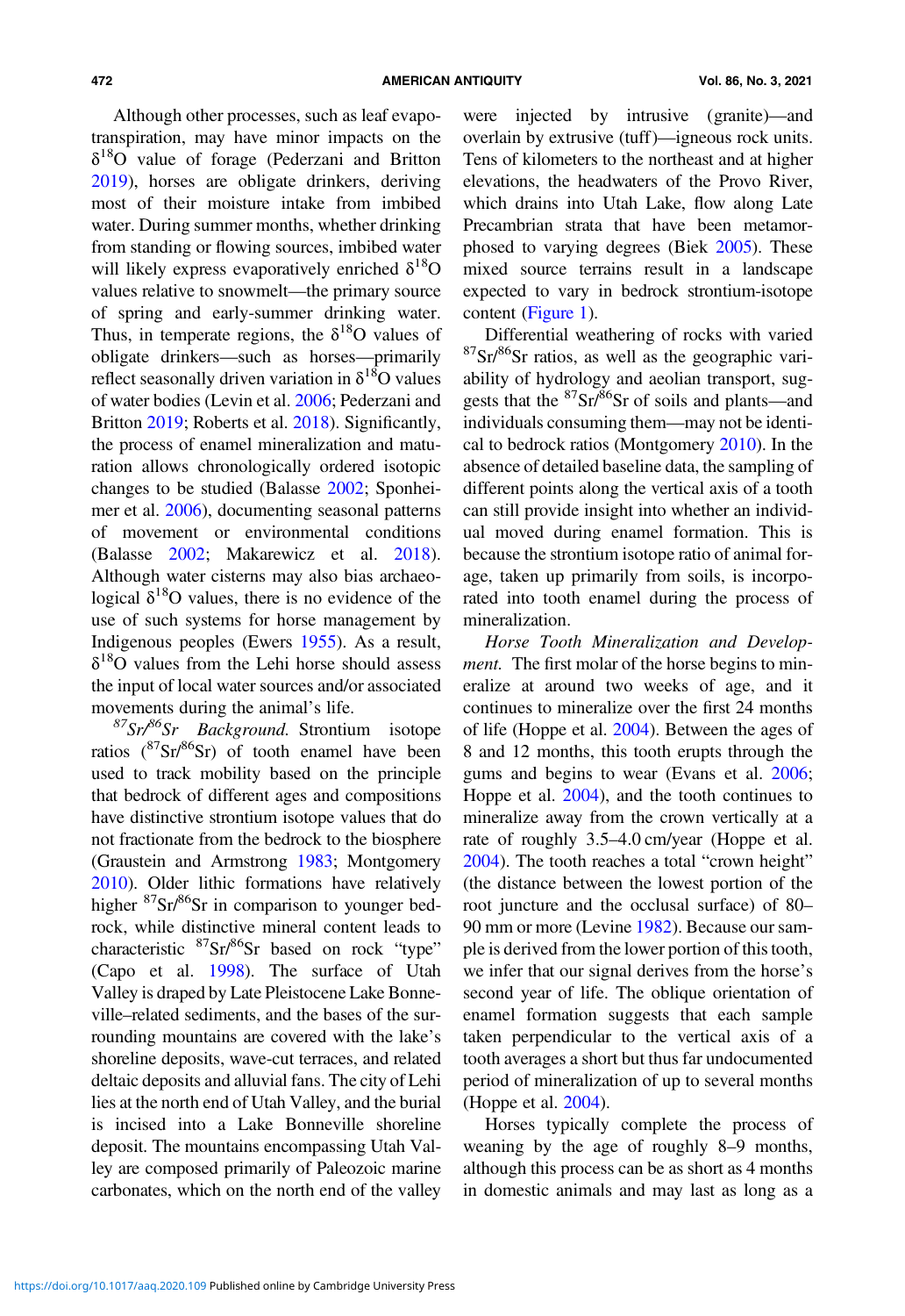year (Waran et al. [2008\)](#page-20-0). Given that mammalian milk is elevated in  $\delta^{18}$ O and lower in  $\delta^{13}$ C relative to imbibed water and herbivore forage, respectively, the interpretation of equid stable isotope data can be confounded by enamel values laid down prior to weaning (Zazzo et al. [2002\)](#page-20-0). This bias is particularly problematic with equid M1 data because the tooth mineralizes during the first two years of the animal's life. The advanced age of the Lehi horse, however, means that the upper 40+ mm or so of tooth has been worn away through occlusal wear. We sampled the remaining 18 mm of enamel on a very worn M1 crown; this vertical section almost certainly mineralized in the second phase of tooth growth after weaning (Hoppe et al. [2004\)](#page-17-0). As a result, although suckling clearly impacts both enamel  $\delta^{13}$ C and  $\delta^{18}$ O, and may bias strontium ratios, these processes are unlikely to have impacted our data.

Protocols. The lower right first molar (M1/ 409 in the modified Triadan system) was sequentially sampled for enamel stable carbon and oxygen isotope values ( $\delta^{13}$ C and  $\delta^{18}$ O) at the Stable Isotope Laboratory Facility in the Department of Archaeology, Max Planck Institute for the Science of Human History in Jena, Germany. Sampling was conducted at the base of the tooth root on the lingual margin, moving up at 2 mm intervals to a distance of 18 mm above the root, immediately below the occlusal surface of this heavily worn M1.

Enamel powder was pretreated by a wash in 1.5% sodium hypochlorite for 60 minutes, followed by three rinses in purified  $H_2O$ , before 0.1 M acetic acid was added for 10 minutes, followed by another three purified  $H_2O$  rinses (per Lee-Thorp et al. [2012](#page-18-0); Roberts et al. [2017;](#page-19-0) Sponheimer et al. [2005](#page-19-0)). The resulting residues were freeze-dried overnight before reaction with 100% phosphoric acid. Gases evolved from the samples were analyzed for their stable carbon and oxygen isotopic composition using a Thermo GasBench II connected to a Thermo Delta V Advantage Mass Spectrometer at MPI-SHH.  $\delta^{13}$ C and  $\delta^{18}$ O values were compared against International Standards (IAEA-603  $[\delta^{13}C = 2.5; \delta^{18}O = -2.4]$ ; IAEA-CO-8  $[\delta^{13}C =$  $-5.8$ ;  $\delta^{18}O = -22.7$ ]; USGS44 [ $\delta^{13}C = -42.2$ ]) and in-house standard (MERCK  $\delta^{13}C = -41.3$ ;  $\delta^{18}O = -14.4$ ]). Replicate analysis of MERCK standards indicates that machine measurement error is  $c. \pm 0.1\%$  for  $\delta^{13}$ C and  $\pm 0.2\%$  for  $\delta^{18}$ O. Overall measurement precision was assessed by measurement of repeat extracts from a bovid tooth enamel standard  $(n = 20, \pm 1)$ 0.2‰ for  $\delta^{13}C$  and  $\pm$  0.2‰ for  $\delta^{18}O$ ).

We also sampled the same tooth in three locations for strontium isotope analysis—the base of the tooth root (0 mm), the middle of the sampled section (10 mm), and the crown (18 mm). Chemical sample preparation for strontium isotope analysis was performed in the clean chemistry laboratory of the MC-ICP-MS facility, Department of Geological Sciences, University of Cape Town. Strontium isotope ratio analysis was performed using the Nu Instruments Nu Plasma HR MC-ICP-MS in this facility (after Copeland et al. [2008](#page-16-0)). Twenty milligrams of the sampled tooth enamel powder were dissolved in  $2 \text{ mL}$  concentrated  $HNO<sub>3</sub>$  in a closed Teflon beaker. The beaker was placed on a hotplate at 140°C for an hour, after which the sample was dried down and redissolved in 1.5 mL 2M  $HNO<sub>3</sub>$  for strontium separation chemistry, following Pin and colleagues [\(1994\)](#page-19-0). The separated strontium fraction was dried down, dissolved in  $2 \text{ mL } 0.2\% \text{ HNO}_3$  and diluted to 200 ppb strontium concentration prior to MC-ICP-MS isotope ratio analysis. Analyses of NIST SRM987 were used as a bracketing reference standard using a  $87\text{Sr}$ <sup>86</sup>Sr value of 0.710255. The strontium isotope data was corrected for isobaric rubidium interference at 87 amu using the measurement of <sup>85</sup>Rb and the natural <sup>85</sup>Rb/<sup>87</sup>Rb ratio. Instrumental mass fractionation was corrected using the measured  ${}^{86}Sr/{}^{88}Sr$  ratio, the exponential law, and a true  ${}^{86}Sr/{}^{88}Sr$  ratio of 0.1194. Analysis of an in-house carbonate reference material processed and measured with samples from this study  $(^{87}Sr)^{86}Sr = 0.708908$ ;  $2\sigma = 0.000018$ ) agreed well with long-term results  $(^{87}Sr)^{86}Sr =$  $0.708911$ ;  $2\sigma = 0.000040$ ,  $n = 414$ ).

## DNA Analysis

Two independent DNA extractions were carried out at the ancient DNA research facilities of the Laboratoire AMIS CNRS UMR5288, Université de Toulouse III Paul Sabatier. DNA was extracted from 200 and 350 mg of bone powder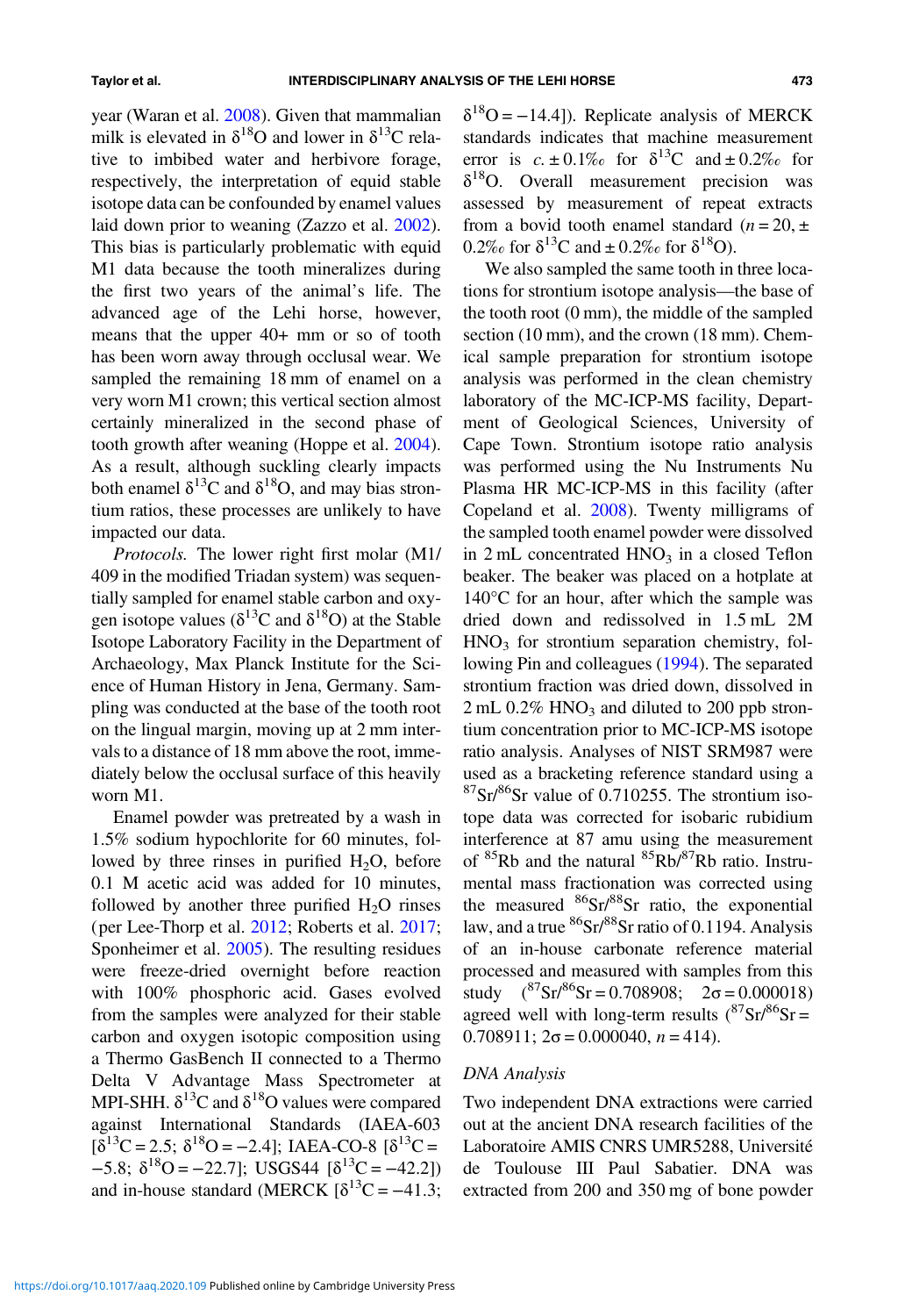following method Y from Gamba and colleagues [\(2016](#page-17-0)), with the slight modifications from Gaunitz and colleagues ([2018](#page-17-0)). Aliquots of DNA extracts were treated with the USER enzyme mix (NEB), following Librado and colleagues [\(2017](#page-18-0)), in order to reduce the impact of postmortem DNA damage in downstream analyses. Triple-indexed DNA libraries were constructed following the methodology from Fages and colleagues [\(2019](#page-16-0)), corresponding to the procedure described in Gaunitz and colleagues [\(2018](#page-17-0)) applied with the DNA adapters from Rohland and colleagues [\(2015;](#page-19-0) which include 7 bp long internal indexes). We amplified DNA libraries in 25 uL reactions using the AccuPrime Pfx DNA polymerase following Gaunitz and colleagues [\(2018](#page-17-0)) before concentrating them using Agencourt bead purification, quantifying them on a TapeStation 4200 instrument (Agilent technologies), and pooling them together with other triple-indexed DNA libraries for sequencing on the Illumina MiniSeq. Sequencing reads were demultiplexed based on their internal adapter indexes using AdapterRemoval 2, allowing for a single nucleotide mismatch at best on each internal index, before they were parsed through PALEOMIX v1.2.13 with default parameters, except that seeding was disabled for BWA (Li and Durbin [2009](#page-18-0)) mapping (version 0.7.17-r1194) in order to identify high-quality reads mapping uniquely against the horse nuclear reference genome EquCab2 and the horse mitochondrial genome (Accession # NC\_001640). The resulting read alignment files were then processed with the Zonkey package (Schubert et al. [2017](#page-19-0)) to identify first-generation equine hybrids and determine the molecular sex, merging the sequence data from both experiments (Supplemental Text 2).

## **Results**

## Radiocarbon Dating

AMS radiocarbon dating of dentin from the Lehi horse lower-right first molar returned a calibrated 2σ range of AD 1681–1939 (127 ± 18<sup>14</sup>C YBP, OxA-38552), with a median date of AD 1838. The dentine C/N ratio (3.2) and yield (9.5%) fell within standard quality-control parameters, providing good support for the radiocarbon date. These results demonstrate that the Lehi horse is historic, not Pleistocene in age. Although narrowing the timing of the burial is challenging because of the multimodal calibrated probability distribution and shape of the calibration curve over this time period, the co-occurrence of the burial with a modified stone tool suggests that it predates permanent Mormon settlement in the region (ca. 1850) and may fall within the earlier half of this calibrated range.

## Osteological Study

The morphology of the incisor grinding table (which lacks enamel spots on the lower but not the upper incisors), the fusion of all identified epiphyseal surfaces, and the crown height measurements of available cheek teeth suggest that the Lehi horse was approximately 12–13 years old at the time of death (Table 1), but it is important to note that the reliability of wear-based age estimates can be influenced by factors such as environment and diet (Allen [2008\)](#page-16-0). Unfortunately, no relevant portions of the cranium or premolars were available for study. Although we identified no canines, the destruction of the cranium makes it impossible to ascribe the absence of these teeth in the recovered assemblage to sex. The presence of marked enamel hypoplasia on the available cheek teeth is far from uncommon in wild or domestic equids, but it indicates some degree of nutritional stress during the animal's lifetime.

We identified extreme levels of pathological bone formation on the vertebrae. This includes pathologic growth along the articular facets and ventral surface of vertebrae, particularly those of the lower back area most impacted by a seated rider (T16–18 and L1–L2), as well as irregular, undulating, transverse fractures of the caudal

Table 1. Crown Height Measurements Used to Assess Age of the Lehi Horse.

| Tooth          | Crown Height<br>(mm) | <b>Estimated Age Range</b><br>(Levine 1982) |  |  |
|----------------|----------------------|---------------------------------------------|--|--|
| Upper right M1 | 39.91                | $12-13$ years                               |  |  |
| Lower right M1 | 46.42                | $12-13$ years                               |  |  |
| Lower left M1  | 45.06                | $12-13$ years                               |  |  |
| Lower left M2  | 47.97                | $12-13$ years                               |  |  |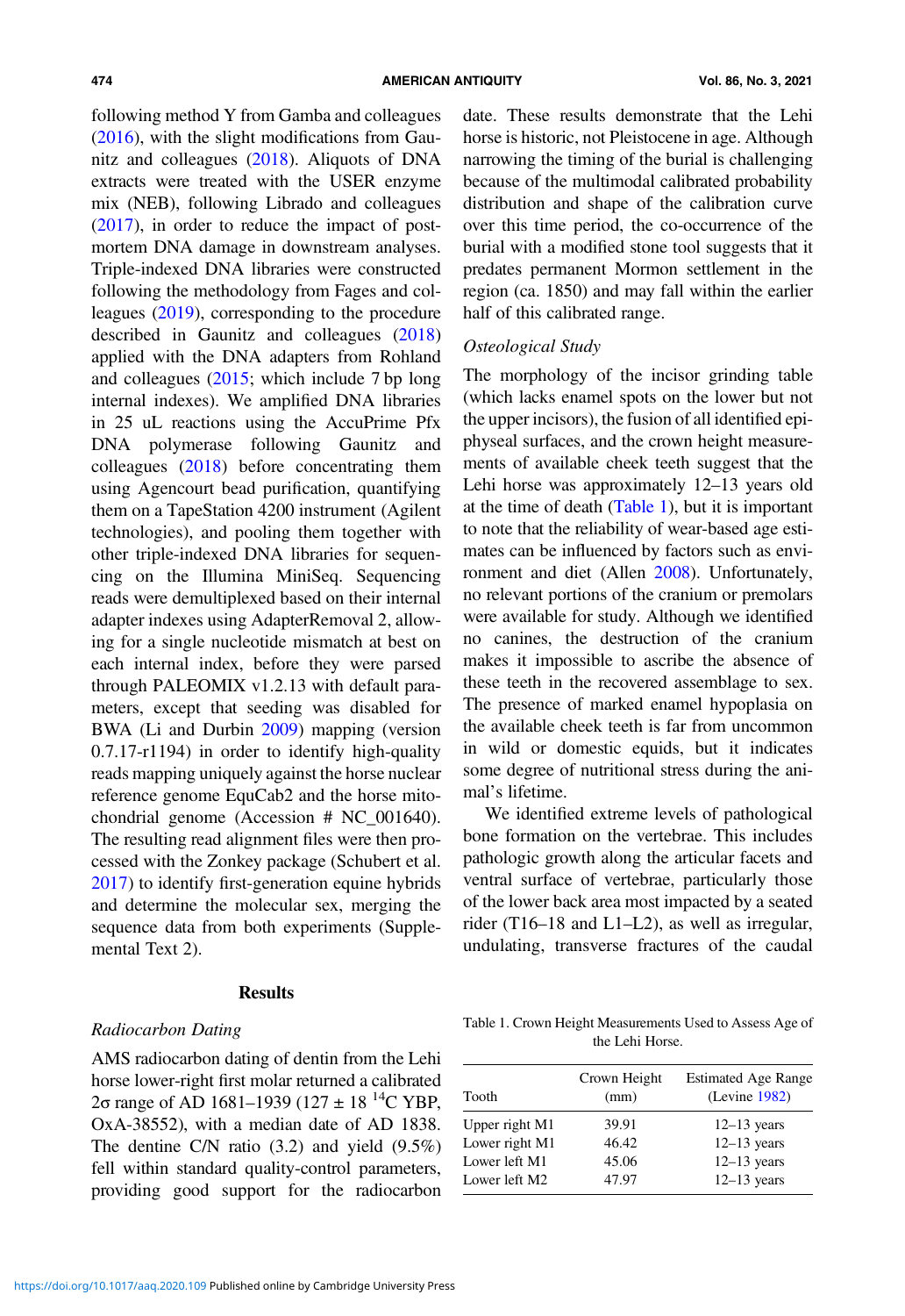articular surface on T17 and T18 [\(Figure 4\)](#page-4-0). Although much of the vertebral column was destroyed prior to excavation, we found impinging spinous processes on the T13 at the contact with both the T12 and T14.

The specimen exhibits extreme arthritis of the lower limbs and other pathologies that severely impacted its mobility (Holson [2018\)](#page-17-0). The Lehi horse exhibits such severe arthritis of the right rear tibia and tarsal joint that the surface of the astragalus is deeply pitted, and most of the tarsals have fused into a single bony mass (Figure 6). In addition to this rear limb issue, the right radius/metacarpal joint of the forelimb is also impacted by arthritis, and the horse exhibits laminitis of the front left distal phalanx and a fracture to the medial splint bone (the left second metacarpal). These features may be related in that the immobility of the right rear joint may have caused conformation issues (laminitis) and compensation in the forelimbs, adding stress that caused a fracture of the splint bone. Pathological features

identified through osteological analysis are summarized in [Table 2](#page-11-0).

## Isotope Analysis

Sequential sampling of M1  $\delta^{13}C$  (*n* = 10) yielded an average value of  $-10.4 \pm 0.6\%$  with a 1.9‰ range of  $-9.9$  to  $-11.8\%$  ([Table 3\)](#page-11-0). Assuming a fractionation constant of +13.8‰, as noted above (Cerling and Harris [1999\)](#page-16-0), dietary forage  $\delta^{13}$ C ranged between −25.6 and −23.7‰ with an average of –24.2‰. Given a fractionation constant of approximately +14, a protohistoric horse consuming  $100\%$  C<sub>3</sub> vegetation would exhibit an enamel  $\delta^{13}$ C value of c. -11‰, whereas a  $100\%$  C<sub>4</sub> diet would yield a carbonate  $\delta^{13}$ C value of approximately +4‰ (Lee-Thorp [1989;](#page-18-0) Lee-Thorp et al. [1989](#page-18-0); Levin et al.  $2008$ ). Estimates of reliance on  $C_3$  forage for the Lehi horse thus range between 100% and 91%, averaging 94.6% C<sub>3</sub> intake. Average  $\delta^{18}O$ is  $-11.7 \pm 0.4\%$  (n = 10) with a 1.3‰ range of  $-11.2$  to  $-12.5\%$ .  $\delta^{13}$ C and  $\delta^{18}$ O are inversely related, and both datasets suggest seasonal shifts



Figure 6. Examples of arthritic bone from the right hind leg. Severe arthritic bone formation and pitting of the posterior face of tibia (left) and the astragalus and tarsals (right), resulting in the complete immobility and fusion of many of the tarsal bones. (Color online)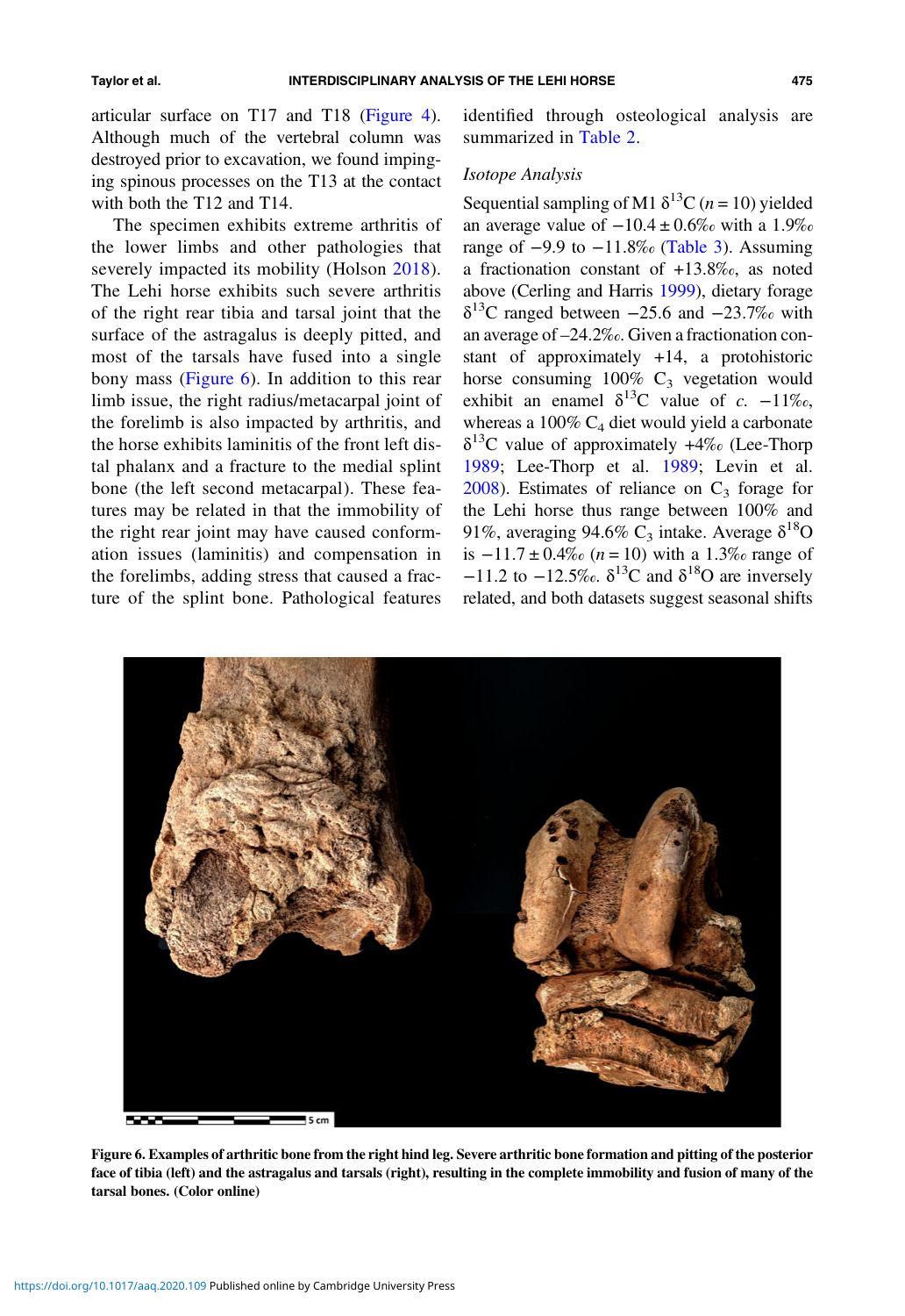#### <span id="page-11-0"></span>476 AMERICAN ANTIQUITY Vol. 86, No. 3, 2021

Table 2. Pathological Features Identified in the Lehi Horse.

| Element                                             | Pathological Features                                |  |  |  |
|-----------------------------------------------------|------------------------------------------------------|--|--|--|
| Dentition                                           | Enamel hypoplasia                                    |  |  |  |
| Lower back                                          | Impinging dorsal spinous processes                   |  |  |  |
| (lower thoracic and lumbar vertebrae)               | Transverse fractures of the caudal articular surface |  |  |  |
|                                                     | Bony exostoses (left biased)                         |  |  |  |
| Right rear limb (tibia/tarsals)                     | Arthritic pitting, eburnation, joint fusion          |  |  |  |
| Front left limb (distal phalanx, second metacarpal) | Healed splint bone fracture                          |  |  |  |
|                                                     | Laminitis                                            |  |  |  |

Table 3. Normalized Stable Isotope Measurements and Standard Deviation for the Lehi Horse, as Sampled from the Lingual Surface of the Lower-Right First Molar.

| Sample<br>Number | Distance from<br>Root (mm) | $\delta^{13}C$ ‰<br>(VPDB) | Standard<br>Deviation | $\delta^{18}O$ ‰<br>(VPDB) | Standard<br>Deviation | ${}^{87}Sr/{}^{86}Sr$ | Estimated %<br>$C_3$ |
|------------------|----------------------------|----------------------------|-----------------------|----------------------------|-----------------------|-----------------------|----------------------|
| $\theta$         | $\Omega$                   | $-11.8$                    | 0.1                   | $-11.2$                    | 0.1                   | 0.710526              | 100                  |
| $\overline{1}$   | 2                          | $-11.1$                    | 0.1                   | $-11.6$                    | 0.1                   |                       | 100                  |
| 2                | 4                          | $-10.3$                    | 0.1                   | $-11.7$                    | 0.1                   |                       | 94                   |
| 3                | 6                          | $-10.1$                    | 0.1                   | $-11.9$                    | 0.1                   |                       | 93                   |
| $\overline{4}$   | 8                          | $-10.0$                    | 0.1                   | $-12.0$                    | 0.1                   |                       | 92                   |
| 5                | 10                         | $-10.0$                    | 0.1                   | $-12.5$                    | 0.1                   | 0.710570              | 92                   |
| 6                | 12                         | $-10.5$                    | 0.1                   | $-12.1$                    | 0.1                   |                       | 95                   |
| 7                | 14                         | $-10.6$                    | 0.1                   | $-11.7$                    | 0.1                   |                       | 96                   |
| 8                | 16                         | $-9.9$                     | 0.1                   | $-11.5$                    | 0.1                   |                       | 91                   |
| 9                | 18                         | $-10.1$                    | 0.1                   | $-11.3$                    | 0.1                   | 0.710550              | 93                   |

*Notes:* Fractionation between enamel and dietary  $C_3$  inputs calculated using a value of +13.8‰. Plant CO<sub>2</sub> concentrations in the Lehi region during the late prehistoric period were ∼2.0% more positive than today (Dombrosky [2020](#page-16-0)).

in local forage and the temperature of imbibed water, respectively, across the period of enamel formation ([Figure 7;](#page-12-0) Table 3). Strontium isotope values  $(n=3; \text{ Figure 7})$  were consistent to the fourth decimal place (0.710526–0.710570) across the 18 mm sampled region ([Figure 8\)](#page-12-0), falling within an expected range for the greater Salt Lake region (Tipple et al. [2018\)](#page-20-0) and in agreement with modern measured values from water sources in the Utah Lake region [\(Figure 1\)](#page-2-0).

## DNA Analysis

Combined, our two DNA extractions from the Lehi horse successfully yielded a total of 7,292 reads uniquely mapping to the reference mitochondrial and nuclear genomes of the domestic horse (*E. caballus*). The specimen yielded low but sufficient endogenous DNA to assess the sex, species, and first-generation hybrid status at virtually zero false-positive rates using the Zonkey pipeline (Schubert et al. [2017\)](#page-19-0). These results provide clear indication that the animal is a domestic horse, E. caballus, and that the horse is female ([Table 4](#page-13-0)).

#### **Discussion**

## Early Historic Indigenous Horse Riding and Herding in the Great Basin

Our results provide conclusive evidence that the Lehi horse is early historic rather than Ice Age in origin, and that this animal was used for mounted horseback riding, likely by Native peoples during the eighteenth or early nineteenth centuries. Intact horse teeth have proven to be the most reliable and contamination-resistant biological material for dating archaeological horse remains (Zazzo et al. [2019\)](#page-20-0), and our results place the Lehi horse burial between approximately 1680 and the early twentieth century. The recovery of flaked stone within the excavation points to an association with Indigenous cultures for the Lehi horse, and the deep overburden of sediment may have been generated by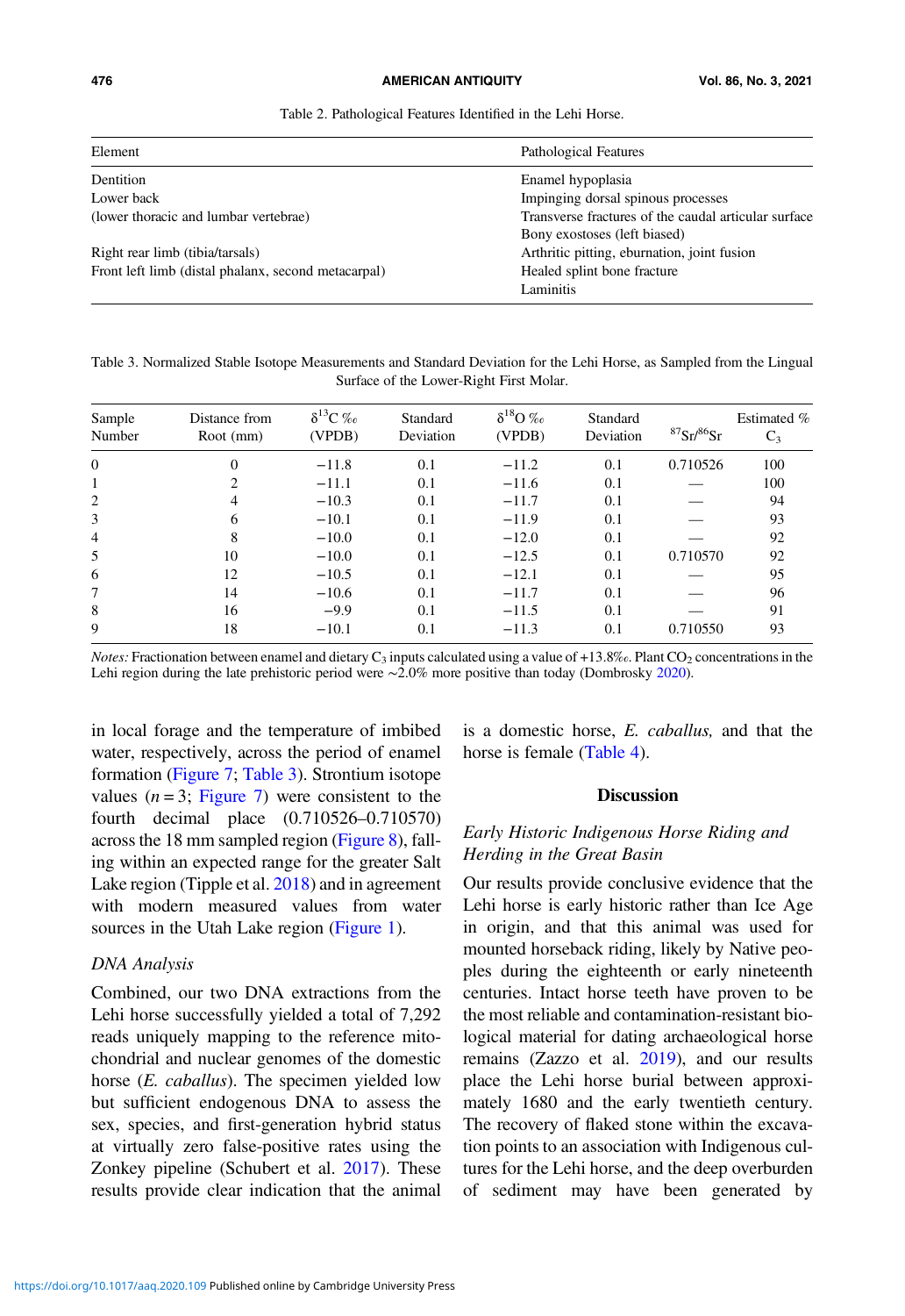<span id="page-12-0"></span>

Figure 7. Normalized stable isotope measurements for stable oxygen (closed circle), carbon (open circle), and strontium (closed triangle) for the Lehi horse, as sampled from the lingual surface of the lower-right first molar.



Figure 8. Lehi horse's lower right Molar 1, showing sample locations and location of crown height measurement. (Color online)

Euro-American farming and land-clearing activities after about 1850 (Morris and Rowe [2014](#page-18-0)). Based on ethnohistoric reconstructions, the area from which the Lehi horse was recovered would have straddled the boundary between Ute and Shoshone territory (Stewart [1970:](#page-19-0)209). The Northern Utah Ute acquired the horse as early as the seventeenth century, and they relied on it for their wide-ranging seasonal movements (Duncan [2003](#page-16-0)). The Shoshone obtained horses by the year 1700, likely from the Ute, and they played a major role in funneling horses to the northern Plains and Plateau (Mitchell [2015](#page-18-0)). Although our data do not allow us to determine whether this particular horse belonged to the Ute, the Shoshone, or both, our results do articulate with the ethnohistory of the region, given that the horse had become critically important to both Ute and Shoshone societies by the eighteenth century.

Analysis of the animal's skeleton demonstrates that the horse was ridden, and it reveals health issues that imply a degree of human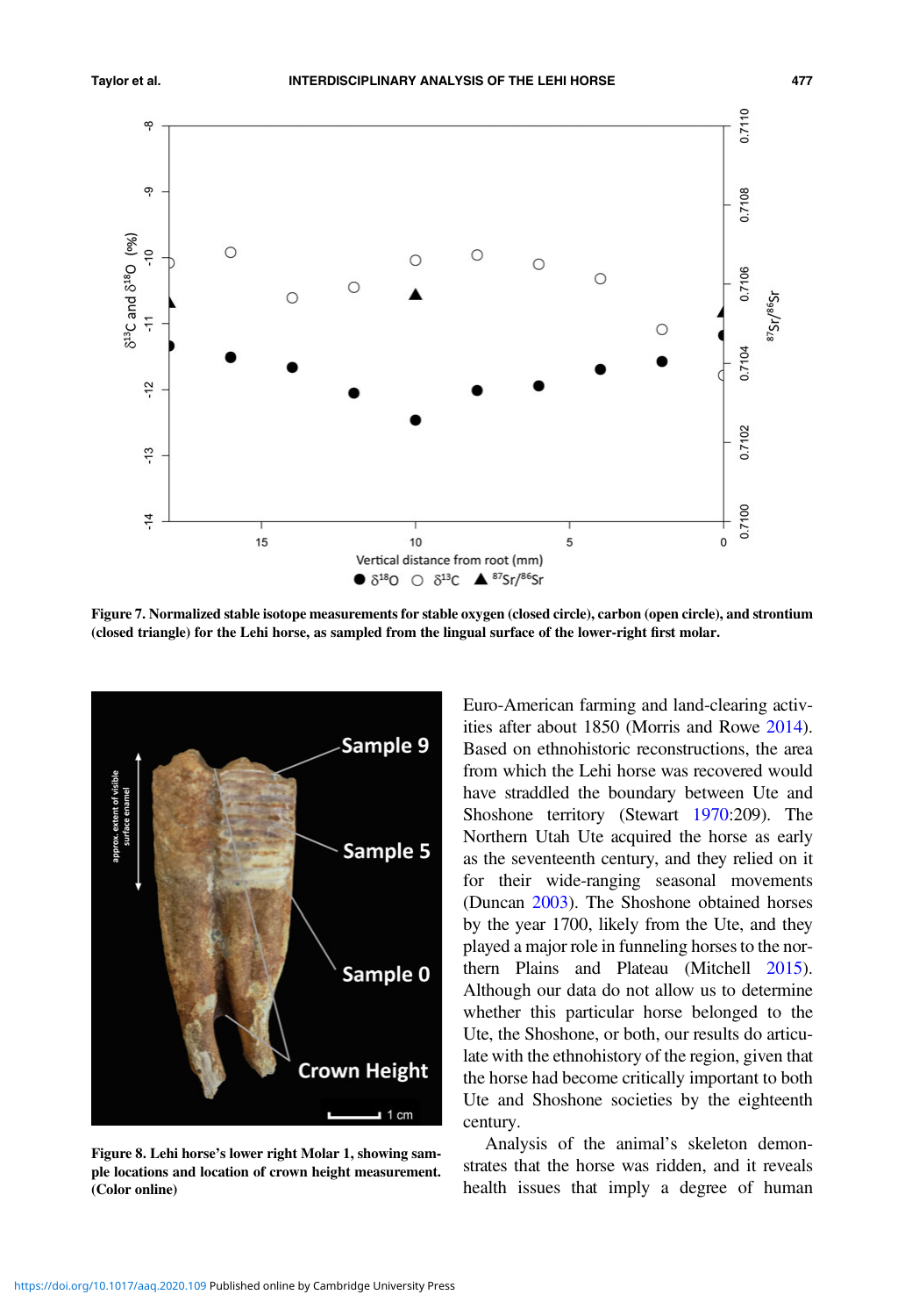<span id="page-13-0"></span>

| Specimen                      | Endogenous<br>DNA Content <sup>a</sup><br>(%) | Mitochondrial<br>Fold Coverage | Total<br>Number of<br>Reads<br>Sequenced | Reads<br>Uniquely<br>Mapping to<br>Nuclear<br>Reference | Reads Uniquely<br>Mapping to<br>Mitochondrial<br>References | <b>Species</b> | <b>Sex</b> |
|-------------------------------|-----------------------------------------------|--------------------------------|------------------------------------------|---------------------------------------------------------|-------------------------------------------------------------|----------------|------------|
| AMIS 1 01735,<br>combined     | 0.41                                          | 0.2439                         | 1,781,440                                | 7,292                                                   | 63                                                          | E. caballus    | Female     |
| AMIS_1_01735,<br>extraction 1 | 0.32                                          | 0.0226                         | 907.645                                  | 2.904                                                   | 6                                                           |                |            |
| AMIS 1 01735,<br>extraction 2 | 0.51                                          | 0.2213                         | 873.795                                  | 4,388                                                   | 57                                                          |                |            |

Table 4. Genetic Identification of Species and Sex of the Lehi Horse.

<sup>a</sup>Prior to removal of PCR duplicates.

protection or care. Damage to the vertebrae of the lower back—osteophytes, impinging spinous processes, and transverse fractures of the caudal articular surface—is characteristically associated with mounted riding, and it is generally absent from wild animals (Levine [1999](#page-18-0); Levine et al. [2005\)](#page-18-0). Although this type of damage is found in many ancient assemblages linked to horseback riding, it is particularly pronounced among archaeological horses predating the innovation of the frame saddle because riding bareback entails more direct trauma to the vertebral column (Levine et al. [2005](#page-18-0)). Among those vertebrae that yielded osteophytes and new bone formation (T5, T13, and T16-L2), this bone growth was universally asymmetric, in favor of more developed bone spurs on the animal's left side ([Figure 9\)](#page-14-0). We have identified similarly pronounced asymmetry in ridden-horse assemblages from Eurasia (Li et al. [2020](#page-18-0)). Asymmetric bias in equine skeletal damage may be related to rider handedness or riding technique (Taylor and Tuvshinjargal [2018\)](#page-20-0), but it could also be influenced by consistent mounting from one side. Previously identified vertebral asymmetry in East Asian assemblages is clearly left biased (Levine et al. [2005](#page-18-0); Li et al. [2020](#page-18-0)). Although many Native American horsemen are known historically to have mounted from the right side, it may be that this difference in weight bearing is caused by the handedness of the rider and the dynamics of mounted activities.

The pattern of pathological damage to the lower back observed in the Lehi horse clearly indicates that the animal was used for riding.

Archaeological assemblages of animals used only for chariot traction, for example, show increased pathology in the forelimbs and neck region but little damage to the thoracic or lumbar vertebrae (Levine [2005](#page-18-0); Weber [2008](#page-20-0)). This observation does not rule out the animal's use for other purposes, however. Many Native American groups in western North America employed horses for pack transport (Ewers [1955\)](#page-16-0), either with or without a travois (a polebased sledge system adapted from existing technology used for dog transport). This system could be, and often was, used in tandem with a saddle and rider, which could have produced an osteological signature similar to that observed in the Lehi horse.

Extreme arthritis and other bone pathologies in the animal's limbs provide further evidence of its use in transport. The fusion of most of the bones of the lower joint of the right rear limb would have given this horse extreme difficulty in movement. Any horse—wild or domestic—can suffer from these maladies, which are likely to limit an animal's mobility severely. In the Lehi horse, these pathologies are severe, and they imply that the horse must have been cared for, or at least intentionally retained, even after reaching levels of impaired mobility. The issues with this joint may have radiated throughout the body as the animal experienced continued use. The horse also developed laminitis in a front hoof and fractured a splint bone, both potentially caused by compensation for the impaired hoof. These features suggest that, despite lameness,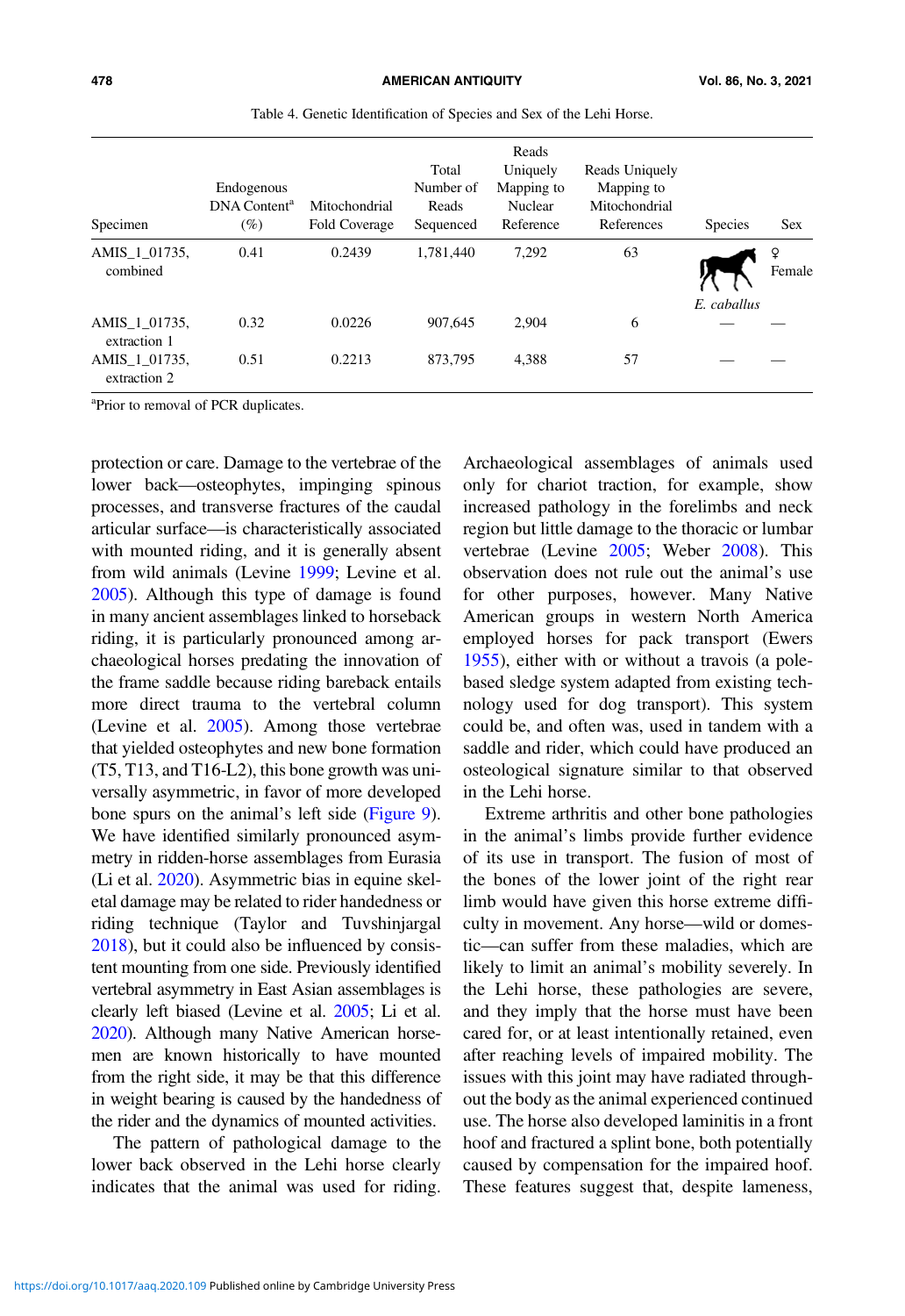<span id="page-14-0"></span>

Figure 9. Arrows indicate bony exostoses on the ventrolateral surfaces of vertebrae from the Lehi horse, showing asymmetric bone formation on the animal's left side in all cases. Thoracic vertebrae 5 (left), 13 (center), and 16 (right). All in ventrocranial view. (Color online)

the Lehi horse continued to be ridden (or perhaps used in transport in other ways, such as pulling loads in a travois). Indeed, the age of 12 seems remarkably young for a horse to have developed the observed level of pathology through natural aging processes. We argue that one of the only ways an animal with such severe mobility issues could have survived without dying from predation or starvation would be through human management or care.

The genomic identification of the Lehi horse as the domestic E. caballus and its identification as a female support its identification as a pastorally managed horse. Although the animal's injuries would have drastically reduced its usefulness in transport, female horses continue to produce young annually until around 15 years of age (Garrott et al. [1991](#page-17-0)). As a result, archaeological assemblages related to pastorally managed breeding herds of horses rarely yield breeding-age females. Instead, they consist largely of elderly females (along with young males, who are culled before reaching breeding age; Levine [1999](#page-18-0); Taylor [2017](#page-19-0)). The advanced age of the Lehi horse, and the co-occurrence of mobility-restricting pathological issues in the limbs suggest that the mare was either retained as a breeding animal until she died or that she was culled/sacrificed after reaching the end of her reproductive viability.

### Mobility and Movement

Our lower stable oxygen isotope values likely correspond to a single, late-spring snow melt event, bracketed by slightly elevated  $\delta^{18}O$  values characteristic of lower-elevation precipitation, during the Lehi horse's second year of life ([Fig](#page-4-0)[ures 4](#page-4-0) and [7;](#page-12-0) [Table 3\)](#page-11-0). The lowest Lehi horse  $\delta^{18}$ O reading is paired with the highest  $\delta^{13}$ C value, and  $\delta^{13}$ C is loosely inversely related with  $\delta^{18}$ O across all but the last two samples taken at 16 mm and 18 mm from the enamel base. These data indicate a slight shift in the type of forage relied upon through winter into late spring—perhaps an increase in consumption of  $C_4$  forbs beginning to green up in mid-spring, incrementally increasing the stable carbon isotope values of the Lehi horse. De Winter and colleagues ([2016\)](#page-16-0) also found a similar pattern of higher  $\delta^{13}$ C values with winter  $\delta^{18}$ O values in modern horses in Europe, which may be attributable to changes in plant water use efficiency or slight variations in plant choices during the winter season. Maize, also a  $C_4$  domesticate, was farmed by prehistoric Fremont groups along the eastern rim of the Great Basin, but maize agriculture was abandoned by approximately AD 1150 in the Utah and Great Salt Lake Valleys, coincident with the end of the Medieval Climate Anomaly (Coltrain and Leavitt [2002\)](#page-16-0). Prior to pioneer settlement in 1847, maize was not cultivated by indigenous Ute or Shoshone populations. Thus, foddering with maize is unlikely to have made a significant contribution to the Lehi horse's very slightly elevated spring  $\delta^{13}$ C values.

Historically, the Ute are known to have made fall and winter seasonal movements between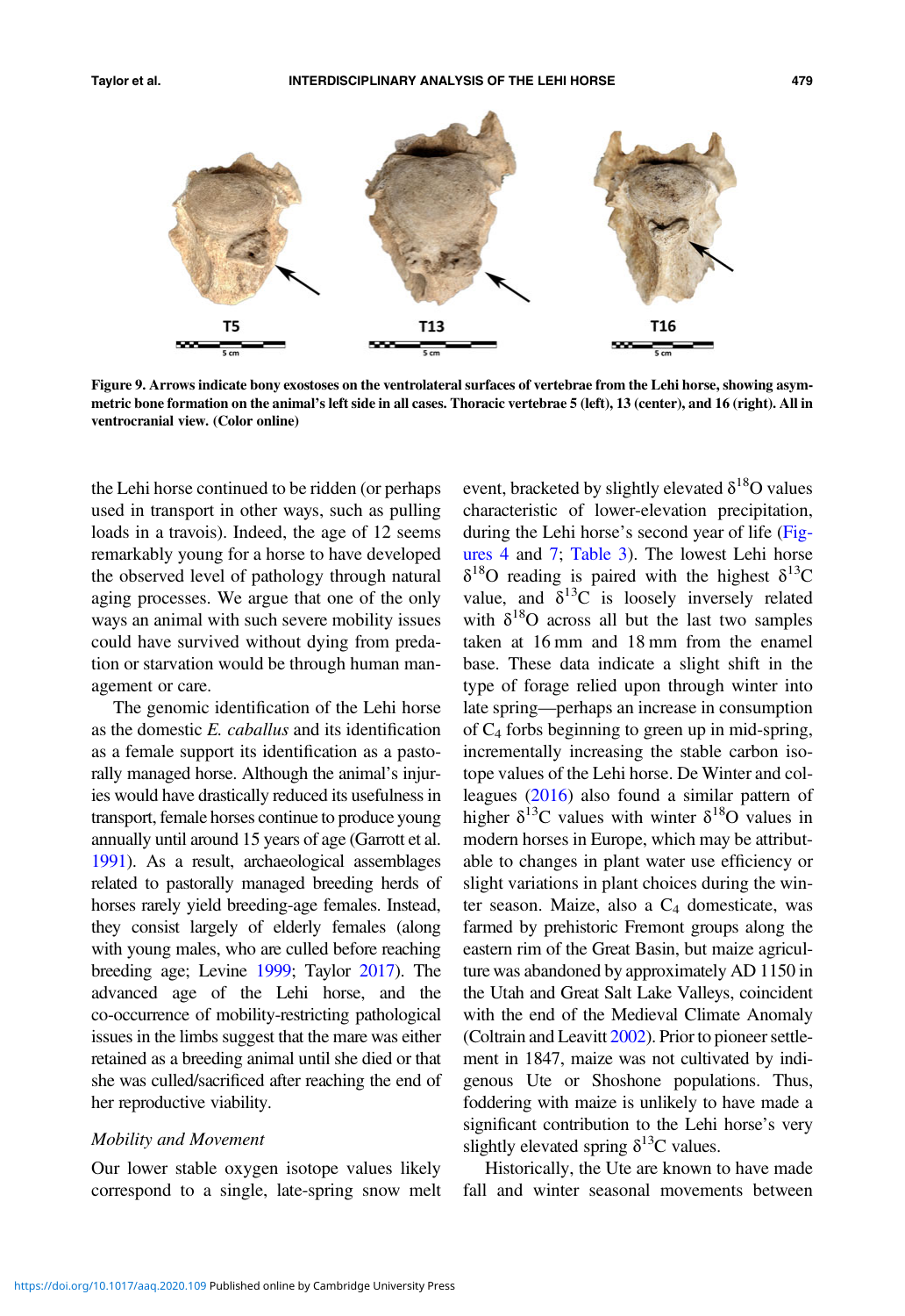low-elevation wintering grounds and highelevation summer hunting grounds, as well as between territories to the south and east, ranging as far as eastern Colorado and western Kansas, and hunting in New Mexico, Arizona, and the Texas and Oklahoma panhandles. It is possible that Indigenous pastoralism of equids included moving herds south from Utah Valley during winter months, but neither strontium nor stable oxygen isotope values for the Lehi horse support this interpretation for this particular individual. Strontium signatures do not vary seasonally, but they are consistent at the fourth decimal place (0.710526–0.710570). Moreover, all observed values fall within an expected range for the greater Salt Lake region (Tipple et al. [2018](#page-20-0)), providing no evidence that carbon and oxygen isotope patterning was the consequence of nonlocal movement.

## Conclusion

Our results demonstrate that the Lehi horse is indeed an early historic domestic horse, likely managed and used by Indigenous people. Osteological pathologies indicate that the Lehi horse was ridden, perhaps bareback or using a soft pad saddle. The animal's use continued even after it developed issues with the right rear limb, which caused ancillary effects in other limbs—including arthritis, a fracture, and laminitis. Pathological bone growths on the vertebrae suggest that the horse experienced consistently higher loads on its left-hand side, a pattern that is known from other archaeological assemblages and is characteristic of ridden horses. DNA confirms the identification of the Lehi horse as Equus caballus, not an Ice Age wild equid, and reveals that the animal was a mare. This is consistent with expectations for a pastorally managed herd animal, and it explains the apparent care for the horse into advanced age despite severe mobility issues. Stable isotopes sampled from the horse's enamel point to seasonal shifts in the isotope chemistry of imbibed water and available vegetation, which—in tandem with minimal variance in strontium isotope—suggests that the horse was raised and tended locally within the Wasatch Front near where it was found.

This study provides an example of how to engage data quality in zooarchaeology (e.g., Wolverton [2013](#page-20-0)) as well as a template for the integration of morphological and biomolecular approaches (Steele [2015\)](#page-19-0)—subjects that have been a key focus of discussion in archaeozoological circles in recent years (e.g., Jones and Gabe [2015](#page-17-0); Kansa et al. [2019](#page-17-0); LeFebvre et al. [2019](#page-18-0); Nims and Butler [2019\)](#page-18-0). Our identification of the Lehi horse as an early domestic rather than an Ice Age horse suggests that prior misclassifications may have influenced museum collection practices and the interpretation of archaeological and paleontological assemblages, leading to gaps in the faunal record of Native horsemanship. Consequently, the reevaluation of horse skeletons in natural history collections, focusing on both osteological markers of human activity and biomolecular analyses, appears warranted—and such studies may significantly change our understanding of the timing and nature of early Indigenous horse use in the Americas.

Acknowledgments. This research was funded by an award from the National Science Foundation (Horses and Human Societies in the American West, Award #1949305). Additional osteological and isotopic research was funded by the Max Planck Institute for the Science of Human History, with supplementary funding by the Haus der Kulturen der Welt "Mississippi: An Anthropocene River" project. Special thanks to the Hill Family for reporting the discovery of the specimen and to Dr. Juan Bautista Belardi for translating the Spanish language version of the abstract. This project also received funding from the European Research Council (ERC) under the European Union's Horizon 2020 research and innovation program (grant agreement No. 681605).

Data Availability Statement. All data collected during this research are provided in the manuscript and supplemental materials.

Supplemental Materials. For supplemental material accompanying this article, visit [https://doi.org/10.1017/aaq.2020.109.](https://doi.org/10.1017/aaq.2020.109)

Supplemental Text 1. Lehi Horse Stratigraphic Description.

Supplemental Text 2. Zonkey Analysis Report.

Supplemental Figure 1. Horse burial from the early seventeenth-century Saxman site in Kansas, informally excavated and disposed of during the 1970s, on the assumption that it was modern.

Supplemental Figure 2. Still photo from a video recorded during excavation; photos of the subsurface stratigraphy during excavation; photos of the subsurface stratigraphy directly adjacent to the horse remains during excavation.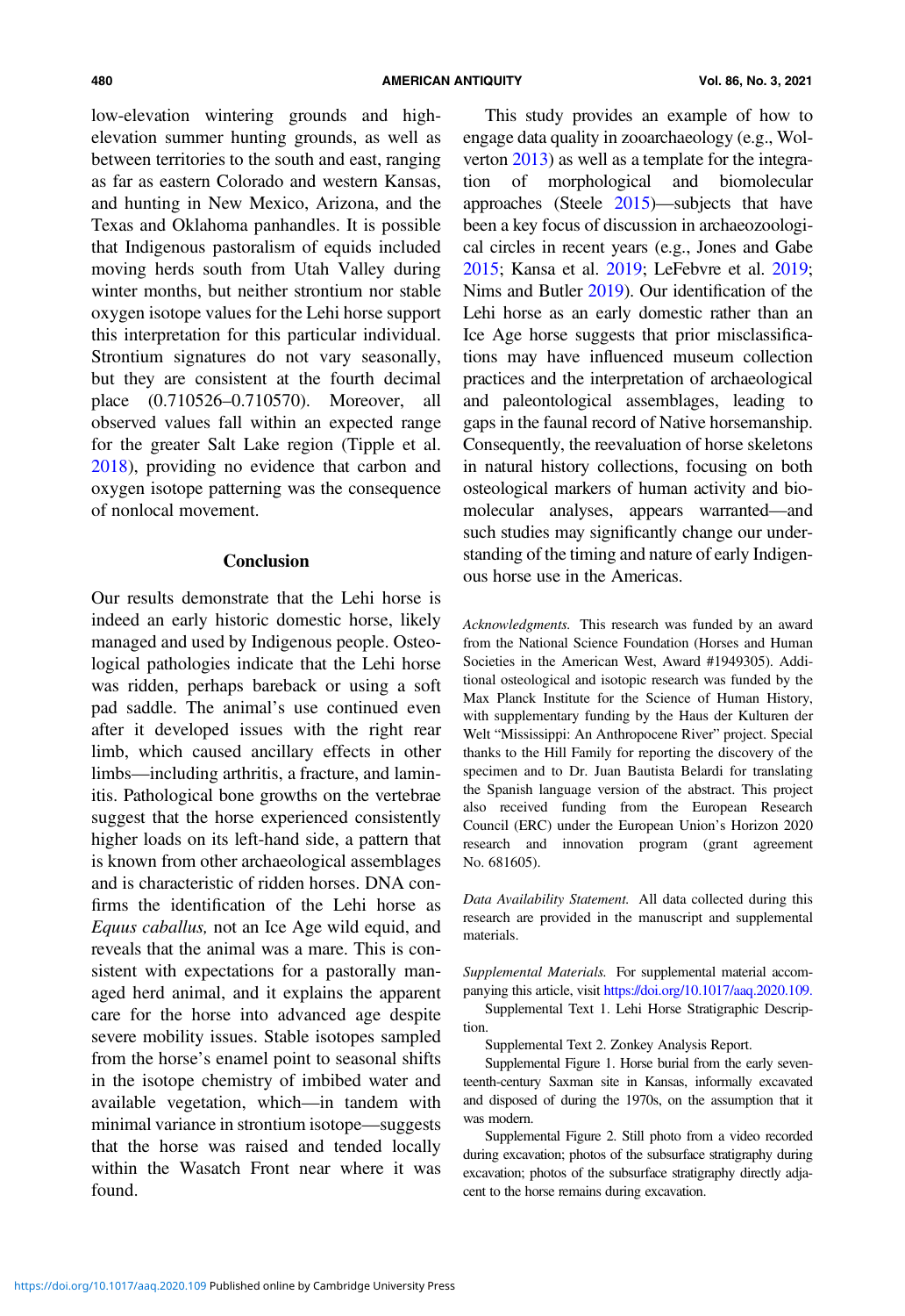#### References Cited

<span id="page-16-0"></span>Allen, Tom

2008 Manual of Equine Dentistry. Muleicorn Press, New York.

Anthony, David, Dimitri Y. Telegin, and Dorcas Brown 1991 The Origin of Horseback Riding. Scientific American 265(6):94–101.

Balasse, Marie

2002 Reconstructing Dietary and Environmental History from Enamel Isotopic Analysis: Time Resolution of Intra-Tooth Sequential Sampling. International Journal of Osteoarchaeology 12:155–165.

2013 Shuffling Nags, Lame Ducks: The Archaeology of Animal Disease. Oxbow Books, Oxford.

Bendrey, Robin

- 2007 New Methods for the Identification of Evidence for Bitting on Horse Remains from Archaeological Sites. Journal of Archaeological Science 34:1036–1050.
- 2008 An Analysis of Factors Affecting the Development of an Equine Cranial Enthesopathy. Veterinarija ir Zootechnika 41(63):25–31.
- Bendrey, Robin, T. E. Hayes, and M. R. Palmer
- 2009 Patterns of Iron Age Horse Supply: An Analysis of Strontium Isotope Ratios in Teeth. Archaeometry 51:140–150.
- Benson, Larry, Stephen Lund, Joseph Smoot, Davide Rhode, R. J. Spencer, Kenneth Verosub, Lisbeth Louderback, Craig A. Johnson, Robert O. Rye, and Robert Negrini
- 2011 The Rise and Fall of Lake Bonneville Between 45 and 10.5 ka. Quaternary International 235:57–69.
- Biek, Robert
- 2005 Geologic Map of the Lehi Quadrangle and Part of the Timpanogos Cave Quadrangle, Salt Lake and Utah Counties, Utah. Utah Geological Survey, Salt Lake City, Utah.

Bourgeon, Lauriane, Ariane Burke, and Thomas Higham

- 2017 Earliest Human Presence in North America Dated to the Last Glacial Maximum: New Radiocarbon Dates from Bluefish Caves, Canada. PLoS ONE 12(1): e0169486. DOI:[10.1371/journal.pone.0169486.](https://doi.org/10.1371/journal.pone.0169486)
- Brock, Fiona, Thomas Higham, Peter Ditchfield, and Christopher Bronk Ramsey

2010 Current Pretreatment Methods for AMS Radiocarbon Dating at the Oxford Radiocarbon Accelerator Unit (Orau). Radiocarbon 52:103–112.

Capo, Rosemary C., Brian W. Stewart, and Oliver A. Chadwick

1998 Strontium Isotopes as Tracers of Ecosystem Processes: Theory and Methods. Geoderma 82:197–225.

Cerling, Thure, and John Harris

- 1999 Carbon Isotope Fractionation between Diet and Bioapatite in Ungulate Mammals and Implications for Ecological and Paleoecological Studies. Oecologia 120:347–363.
- Cerling, Thure, John Harris, Meave Leakey, Benjamin Passey, and Naomi Levin
	- 2010 Stable Carbon and Oxygen Isotopes in East African Mammals: Modern and Fossil. In Cenozoic Mammals of Africa, edited by Lars Werdelin and William Joseph Sanders, pp. 949–960. University of California Press, Berkeley.

Coltrain, Joan, and Steven Leavitt

2002 Climate and Diet in Fremont Prehistory: Economic Variability and Abandonment of Maize Agriculture in the Great Salt Lake Basin. American Antiquity 67:453–485.

- Copeland, Sandi R., Matt Sponheimer, Petrus J. le Roux, Vaughan Grimes, Julia A. Lee-Thorp, Darryl J. de Ruiter, and Michael P. Richards
	- 2008 Strontium Isotope Ratios (87Sr/86Sr) of Tooth Enamel: A Comparison of Solution and Laser Ablation Multicollector Inductively Coupled Plasma Mass Spectrometry Methods. Rapid Communications in Mass Spectrometry 22:3187–3194.

Coplen, Tyler B., and Carol Kendall

- 2000 Stable Hydrogen and Oxygen Isotope Ratios for Selected Sites of the U.S. Geological Survey's NASQAN and Benchmark Surface-Water Networks. U.S. Geological Survey Open-File Report 00-160.
- Cotton, Jennifer, Thure Cerling, Kathryn Hoppe, Thomas Mosier, and Christopher Still
	- 2016 Climate, CO2 and the History of North American Grasses since the Last Glacial Maximum. Science Advances 2(3). DOI:[10.1126/sciadv.1501346.](https://doi.org/10.1126/sciadv.1501346)

Dansgaard, Willi

- 1964 Stable Isotopes in Precipitation. Tellus 16:436–468.
- Daux, Valérie, Christophe LéCuyer, Frédéric Adam, François Martineau, and Françoise Vimeux
- 2005 Oxygen Isotope Composition of Human Teeth and the Record of Climate Changes in France (Lorraine) during the Last 1,700 Years. Climatic Change 70:445–464.
- de Winter, Niels, Christophe Snoeck, and Philippe Claeys 2016 Seasonal Cyclicity in Trace Elements and Stable Isotopes of Modern Horse Enamel. PLoS ONE 11(11): e0166678. DOI[:10.1371/journal.pone.0166678](https://doi.org/10.1371/journal.pone.0166678).

2020 A ∼1000-Year 13C Suess Correction Model for the Study of Past Ecosystems. Holocene 30:474–478.

Duncan, Clifford

- 2003 The Northern Utes of Utah. In History of Utah's American Indians, edited by Forrest Cuch, pp. 167– 224. Utah State University Press, Logan.
- Eckles, David, Jeffrey Lockwood, Rabinder Kumar, Dale Wedel, and Danny Walker
	- 1994 An Early Historic Period Horse Skeleton from Southwestern Wyoming. Wyoming Archaeologist 38(3–4):55–68.
- Ehleringer, James R.
	- 1989 Carbon Isotope Ratios and Physiological Processes in Aridland Plants. In Stable Isotopes in Ecological Research, edited by Phillip Rundel, James Ehleringer, and Kenneth Nagy, pp. 41–54. Springer, New York.
- Evans, Patricia, Nancy Jack, Dorothy E. King, and Steve Jones

2006 Aging Horses by Their Teeth. University of Arkansas Division of Agriculture, Fayetteville.

- 1955 The Horse in Blackfoot Indian Culture: With Comparative Material from Other Western Tribes. Smithsonian Institution, Washington, DC.
- Fages, Antoine, Kristian Hanghoej, Naveed Khan, Charleen Gaunitz, Andaine Seguin-Orlando, Michela Leonardi, Christian McCrory Contantz, Cristina Gamba, Khaled Al-Rasheid, Sylvia Albizuri, Ahmed Alfarhan, Morten Allentoft, Saleh Alquraishi, David Anthony, Norbert Benecke, Eloisa Bernáldez Sánchez, Luis Berrocal-Rangel, Fereidoun Biglari, Sanne Boessenkoo, Bazartseren Boldgiv, Gottfried Brem, Dorcas Brown, Joachim Burger, Eric Crubéz,

Bartosiewicz, László, and Erika Gal

Dombrosky, Jonathan

Ewers, John C.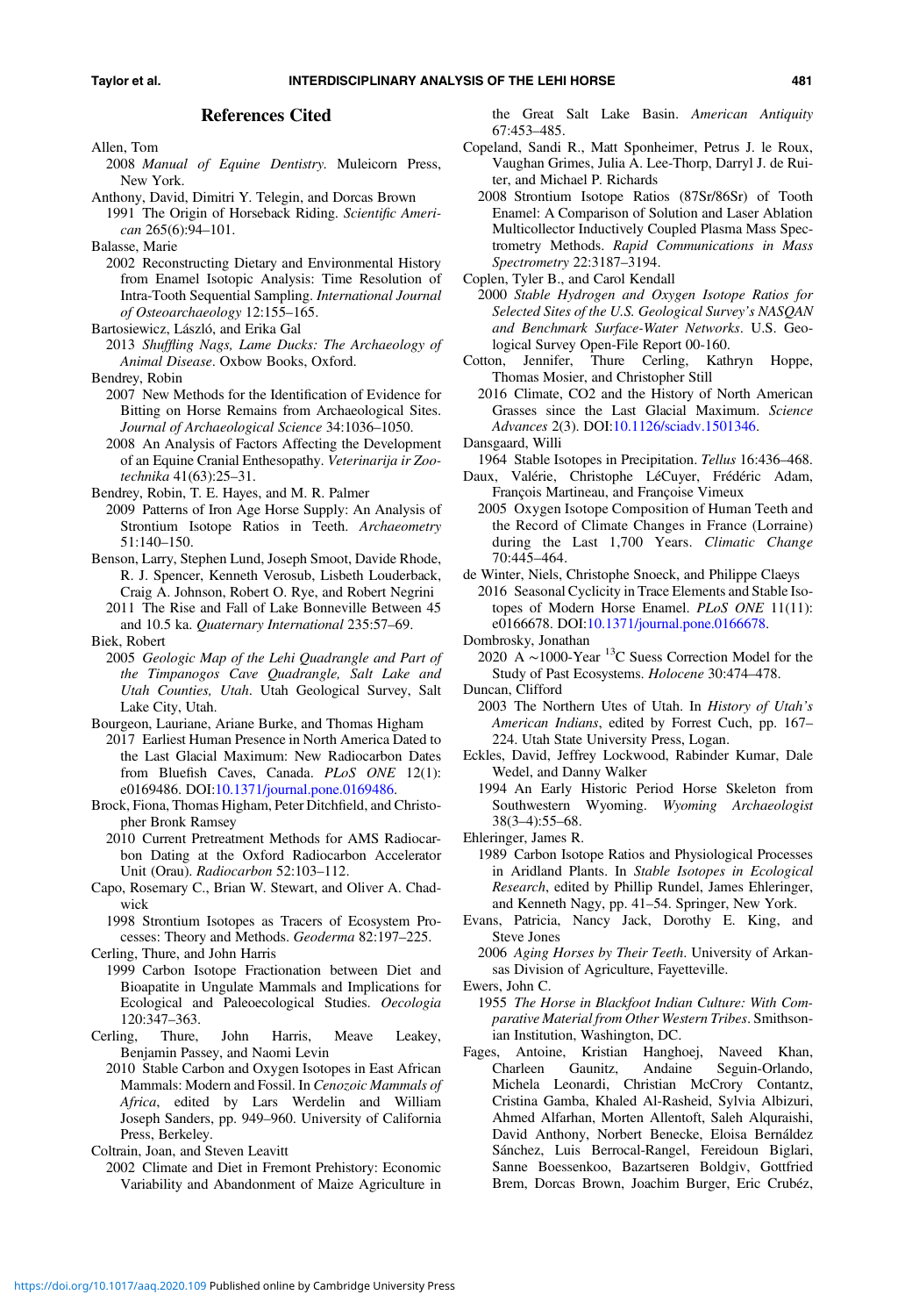<span id="page-17-0"></span>Linas Daugnora, Hossein Davoudi, Peter de Barros Damgaard, Maríade los Ángeles de Chorro y de Villa-Ceballos, Sabine Deschler-Erb, Cleia Detry, Nadine Dill, Mariado Mar Oom, Anna Dohr, Sturla Ellingvåg, Diimaajav Erdenebaatar, Homa Fathi, Sabine Felkel, Carlos Fernández-Rodríguez, Esteban García-Viñas, Mietje Germonpré, José D. Granado, Jón H. Hallsson, Helmut Hemmer, Michael Hofreiter, Aleksei Kasparov, Mutalib Khasanov, Roya Khazaeli, Pavel Kosintsev, Kristian Kristiansen, Tabaldiev Kubatbek, Lukas Kuderna, Pavel Kuznetsov, Haeedeh Laleh, Jennifer A. Leonard, Johanna Lhuillier, Corina Liesau von Lettow-Vorbeck, Andrey Logvin, Lembi Lõugas, Arne Ludwig, Cristina Luis, Ana Margarida Arruda, Tomas Marques-Bonet, Raquel Matoso Silva, Victor Merz, Enkhbayar Mijiddorj, Bryan K. Miller, Oleg Monchalov, Fatemeh Mohaseb, Arturo Morales, Ariadna Nieto-Espinet, Heidi Nistelberger, Vedat Onar, Albína H. Pálsdóttir, Vladimir Pitulko, Konstantin Pitskhelauri, Mélanie Pruvost, Petra Rajic Sikanjic, Anita Rapan Papeša, Natalia Roslyakova, Alireza Sardari, Eberhard Sauer, Renate Schafberg, Amelie Scheu, Jörg Schibler, Angela Schlumbaum, Nathalie Serrand, Aitor Serres-Armero, Beth Shapiro, Shiva Sheikhi Seno, Irina Shevnina, Sonia Shidrang, John Southon, Bastiaan Star, Naomi Sykes, Kamal Taheri, William Taylor, Wolf-Rüdiger Teegen, Tajana Trbojević Vukičević, Simon Trixl, Dashzeveg Tumen, Sainbileg Undrakhbold, Emma Usmanova, Ali Vahdati, Silvia Valenzuela-Lamas, Catarina Viegas, Barbara Wallner, Jaco Weinstock, Victor Zaibert, Benoit Clavel, Sébastien Lepetz, Marjan Mashkour, Agnar Helgason, Kári Stefánsson, Eric Barrey, Eske Willerslev, Alan K. Outram, Pablo Librado, and Ludovic Orlando

- 2019 Tracking Five Millennia of Horse Management with Extensive Ancient Genome Time Series. Cell 177:1419–1435.
- Farquhar, G. D., J. R. Ehleringer, and K. T. Hubick
- 1989 Carbon Isotope Discrimination and Photosynthesis. Annual Review of Plant Physiology and Plant Molecular Biology 40:503–537.
- Fricke, Henry C., and James R. O'Neil
- 1999 The Correlation between  ${}^{18}O/{}^{16}O$  Ratios of Meteoric Water and Surface Temperature: Its Use in Investigating Terrestrial Climate Change over Geologic Time. Earth and Planetary Science Letters 170:181–196.
- Gamba, Cristina, Kristian Hanghøj, Charleen Gaunitz, Ahmed H. Alfarhan, Saleh A. Alquraishi, Khaled A. S. Al-Rasheid, Daniel G. Bradley, and Ludovic Orlando
	- 2016 Comparing the Performance of Three Ancient DNA Extraction Methods for High-Throughput Sequencing. Molecular Ecology Resources 16:459–469.

Garrott, Robert, Thomas Eagle, and Edward Plotka

- 1991 Age-Specific Reproduction in Feral Horses. Canadian Journal of Zoology 69:738–743. DOI[:10.1139/](https://doi.org/10.1139/z91-106) [z91-106](https://doi.org/10.1139/z91-106).
- Gaunitz, Charleen, Antoine Fages, Kristian Hanghøj, Anders Albrechtsen, Naveed Khan, Mikkel Schubert, Andaine Seguin-Orlando, Ivy J. Owens, Sabine Felkel, Olivier Bignon-Lau, Peter de Barros Damgaard, Alissa Mittnik, Azadeh F. Mohaseb, Hossein Davoudi, Saleh Alquraishi, Ahmed H. Alfarhan, Khaled A. S. Al-Rasheid, Eric Crubézy, Norbert Benecke, Sandra Olsen, Dorcas Brown, David Anthony, Ken Massy Vladimir Pitulko, Aleksei Kasparov, Gottfried Brem, Michael Hofreiter,

Gulmira Mukhtarova, Nurbol Baimukhanov, Lembi Lõugas, Vedat Onar, Philipp W. Stockhammer, Johannes Krause, Bazartseren Boldgiv, Sainbileg Undrakhbold, Diimaajav Erdenebaatar, Sébastien Lepetz, Marjan Mashkour, Arne Ludwig, Barbara Wallner, Victor Merz, Ilja Merz, Viktor Zaibert, Eske Willerslev, Pablo Librado, Alan K. Outram, and Ludovic Orlando

- 2018 Ancient Genomes Revisit the Ancestry of Domestic and Przewalski's Horses. Science 360:111–114. DOI:[10.1126/science.aao3297.](https://doi.org/10.1126/science.aao3297)
- Graustein, William, and Richard Armstrong
- 1983 The Use of Strontium-87/Strontium-86 Ratios to Measure Atmospheric Transport into Forested Watersheds. Science 219:289–292.
- Haile, James, Duane G. Froese, Ross D. E. MacPhee, Richard G. Roberts, Lee J. Arnold, Alberto V. Reyes, Morten Rasmussen, Rasmus Nielsen, Barry W. Brook, Simon Robinson, Martina Demuro, M. Thomas P. Gilbert, Kasper Munch, Jeremy J. Austin, Alan Cooper, Ian Barnes, Per Möller, and Eske Willerslev
- 2009 Ancient DNA Reveals Late Survival of Mammoth and Horse in Interior Alaska. PNAS 106:22352–22357. Hämäläinen, Pekka
	- 2008 The Comanche Empire. Yale University Press, New Haven, Connecticut.
- Hamilton, Marian I., B. Lee Drake, W. H. Wills, Emily Lena Jones, Cyler Conrad, and Patricia L. Crown
- 2018 Stable Oxygen Isotope Sourcing of Archaeological Fauna from Chaco Canyon, New Mexico. American Antiquity 83:163–175.
- Heintzman, Peter D., Grant D. Zazula, Ross D. E. MacPhee, Eric Scott, James A. Cahill, Brianna K. McHorse, Joshua D. Kapp, Mathias Stiller, Matthew J. Wooller, Ludovic Orlando, John Southon, Duane G. Froese, and Beth Shapiro
	- 2017 A New Genus of Horse From Pleistocene North America. eLife 6. DOI[:10.7554/eLife.29944.](https://doi.org/10.7554/eLife.29944)
- Hintze, Lehi, Grant Willis, Denise Laes, Douglas Sprinkel, and Kent Brown
	- 2000 Digital Geologic Map of Utah: Utah Geological Survey Map 179DM. Scale 1(500,000). Utah Geological Survey, Salt Lake City, Utah.
- Holson, Laura M.
- 2018 An Ancient Horse Is Unearthed in a Utah Backyard. New York Times, May 3. [https://www.nytimes.com/](https://www.nytimes.com/2018/05/03/science/horse-skeleton-utah.html) [2018/05/03/science/horse-skeleton-utah.html,](https://www.nytimes.com/2018/05/03/science/horse-skeleton-utah.html) accessed January 19, 2020.
- Hoppe, Kathryn A., Susan M. Stover, John R. Pascoe, and Ronald Amundson
	- 2004 Tooth Enamel Biomineralization in Extant Horses: Implications for Isotopic Microsampling. Palaeogeography, Palaeoclimatology, Palaeoecology 206:355– 365.

Jones, Emily Lena, and Caroline Gabe

- 2015 The Promise and Peril of Older Collections: Meta-Analyses and the Zooarchaeology of Late Prehistoric/Early Historic New Mexico. Open Quaternary 1 (1):p.Art. 6. DOI:[10.5334/oq.ag](https://doi.org/10.5334/oq.ag).
- Kansa, Sarah W., Levent Atici, Eric C. Kansa, and Richard H. Meadow
- 2019 Archaeological Analysis in the Information Age: Guidelines for Maximizing the Reach, Comprehensiveness, and Longevity of Data. Advances in Archaeological Practice 8:40–52
- Kooyman, B., L. V. Hills, P. McNeil, and S. Tolman

<sup>2006</sup> Late Pleistocene Horse Hunting at the Wally's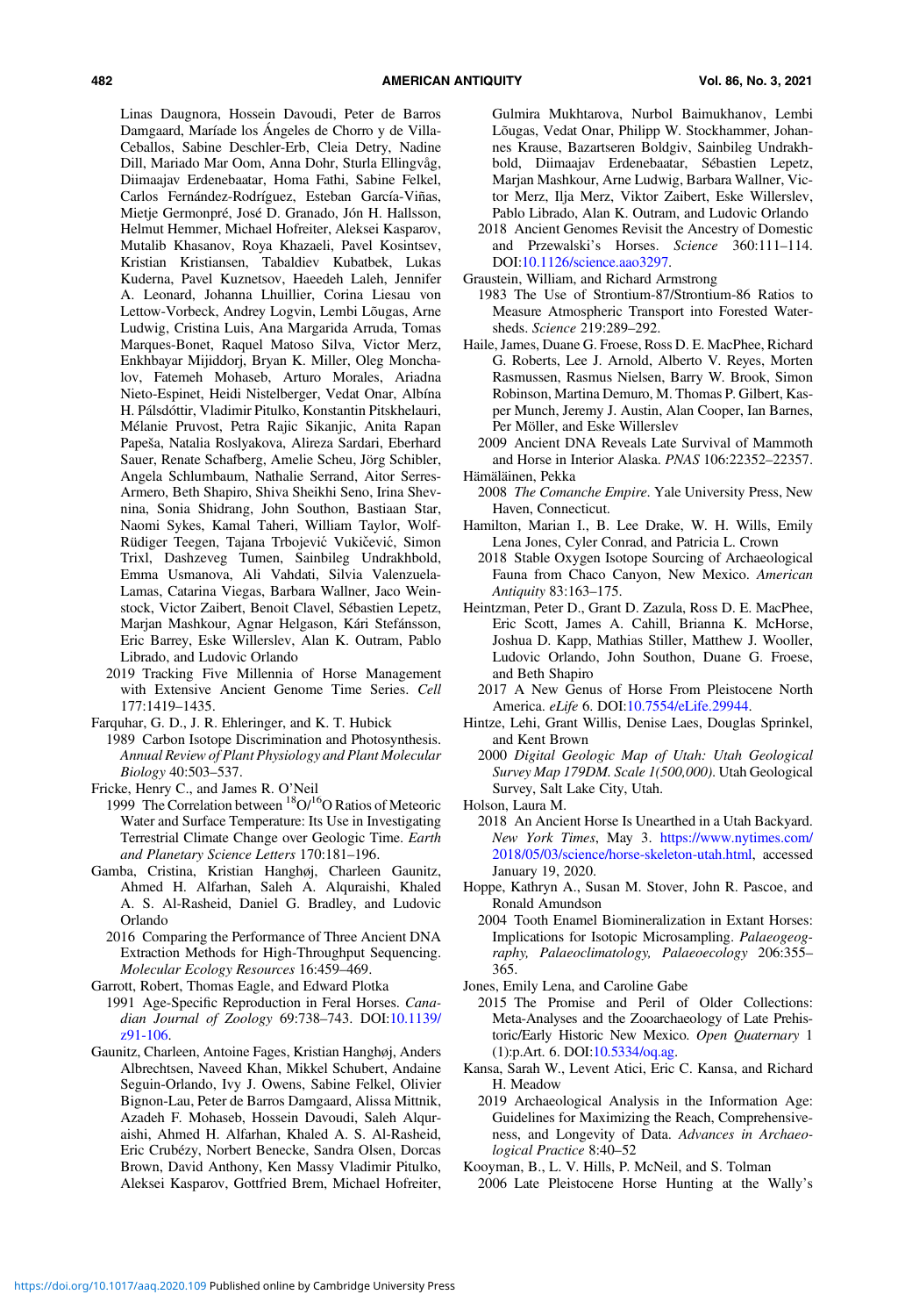<span id="page-18-0"></span>Beach Site (DhPg-8), Canada. American Antiquity 71:101–121.

- 1989 Stable Carbon Isotopes in Deep Time: The Diets of Fossil Fauna and Hominids. PhD dissertation, Department of Archaeology, Open UCT, University of Cape Town, Cape Town, South Africa.
- Lee-Thorp, Julia, Andossa Likius, Hassane T. Mackaye, Patrick Vignaud, Matt Sponheimer, and Michel Brunet
	- 2012 Isotopic Evidence for an Early Shift to  $C_4$  Resources by Pliocene Hominins in Chad. PNAS 109:20369– 20372.
- Lee-Thorp, Julia A., Judith C. Sealy, and Nikolaas J. van der Merwe
	- 1989 Stable Carbon Isotope Ratio Differences between Bone Collagen and Bone Apatite, and Their Relationship to Diet. Journal of Archaeological Science 16:585–599.
- Lee, Joon Sang
- 2010 Stomatal Opening Mechanism of CAM Plants. Journal of Plant Biology 53:19–23.
- LeFebvre, Michelle J., Laura Brenskelle, John Wieczorek, Sarah Whitcher Kansa, Eric C. Kansa, Neill J. Wallis, Jessica N. King, Kitty F. Emery, and Robert Guralnick
	- 2019 ZooArchNet: Connecting Zooarchaeological Specimens to The Biodiversity and Archaeology Data Networks. PLoS ONE 14(4):e0215369. DOI[:10.1371/](https://doi.org/10.1371/journal.pone.0215369) [journal.pone.0215369.](https://doi.org/10.1371/journal.pone.0215369)
- Levin, Naomi E., Thure E. Cerling, Benjamin H. Passey, John M. Harris, and James R. Ehleringer
	- 2006 A Stable Isotope Aridity Index for Terrestrial Environments. PNAS 103:11201–11205.
- Levin, Naomi E., Scott W. Simpson, Jay Quade, Thure E. Cerling, and Stephen R. Frost
	- 2008 Herbivore Enamel Carbon Isotopic Composition and the Environmental Context of Ardipithecus at Gona, Ethiopia. Geology of Early Humans in the Horn of Africa 446:215–234.
- Levine, Marsha A.
	- 1982 The Use of Crown Height Measurements and Eruption-Wear Sequences to Age Horse Teeth. In Ageing and Sexing Animal Bones from Archaeological Sites, edited by Bob Wilson, Caroline Grigson, and Sebastian Payne, pp. 223–250. British Archaeological Reports, Oxford.
	- 1999 The Origins of Horse Husbandry on the Eurasian Steppe. In Late Prehistoric Exploitation of the Eurasian Steppe, edited by Marsha Levine, Yuri Rassamakin, Aleksandr Kislenko, and Nataliya Tatarintseva, pp. 5– 58. McDonald Institute for Archaeological Research, Oxford.
	- 2005 Chinese Chariot Horses and the Evolution of Horse Husbandry. McDonald Institute for Archaeological Research. Electronic document, [https://www.arch.cam.](https://www.arch.cam.ac.uk/∼ml12/ChinPalaeoWebsite/introduction.htm) ac.uk/∼[ml12/ChinPalaeoWebsite/introduction.htm](https://www.arch.cam.ac.uk/∼ml12/ChinPalaeoWebsite/introduction.htm), accessed May 15, 2010.
- Levine, Marsha A., Katherine E. Whitwell, and Leo B. Jeffcott
	- 2005 Abnormal Thoracic Vertebrae and the Evolution of Horse Husbandry. Archaeofauna 14:93–109.
- Li, Heng, and Richard Durbin
- 2009 Fast and Accurate Short Read Alignment with Burrows– Wheeler Transform. Bioinformatics 25:1754– 1760.
- Li, Yue, Chengrui Zhang, William Taylor, Liang Chen, Rowan Flad, Nicole Boivin, Jianxin Wang, Huan Liu,

Yue You, Meng Ren, Tongyuan Xi, Yifu Han, Rui Wen, and Jian Ma

- 2020 Early Evidence for Mounted Horseback Riding in Northwest China. PNAS 117:29569–29576.
- Librado, Pablo, Cristina Gamba, Charleen Gaunitz, Clio Der Sarkissian, Mélanie Pruvost, Anders Albrechtsen, Antoine Fages, Naveed Khan, Mikkel Schubert, Vidhya Jagannathan, Aitor Serres-Armero, Lukas F. K. Kuderna, Inna S. Povolotskaya, Andaine Seguin-Orlando, Sébastien Lepetz, Markus Neuditschko, Catherine Thèves, Saleh Alquraishi, Ahmed H. Alfarhan, Khaled Al-Rasheid, Stefan Rieder, Zainolla Samashev, Henri-Paul Francfort, Norbert Benecke, Michael Hofreiter, Arne Ludwig, Christine Keyser, Tomas Marques-Bonet, Bertrand Ludes, Eric Crubéz, Tosso Leeb, Eske Willerslev, and Ludovic Orlando
	- 2017 Ancient Genomic Changes Associated with Domestication of the Horse. Science 356:442–445.
- Makarewicz, Cheryl A., Christine Winter-Schuh, Heather Byerly, and Jean-Luc Houle
	- 2018 Isotopic Evidence for Ceremonial Provisioning of Late Bronze Age Khirigsuurs with Horses from Diverse Geographic Locales. Quaternary International 476:70–81.

Milligan, Mark, and H. Gregory McDonald

2017 Shorelines and Vertebrate Fauna of Pleistocene Lake Bonneville, Utah, Idaho, and Nevada. Geology of the Intermountain West 4:181–214.

- Mitchell, Peter
	- 2015 Horse Nations: The Worldwide Impact of the Horse on Indigenous Societies Post-1492. Oxford University Press, Oxford.
- Montgomery, Janet
	- 2010 Passports from the Past: Investigating Human Dispersals Using Strontium Isotope Analysis of Tooth Enamel. Annals of Human Biology 37:325–346.

Morris, Lesley R., and Rebecca J. Rowe

2014 Historical Land Use and Altered Habitats in the Great Basin. Journal of Mammalogy 95:1144–1156.

- Nelson, Michael, and James Madsen Jr
- 1987. A Review of Lake Bonneville Shoreline Faunas (Late Pleistocene) of Northern Utah. In Cenozoic Geology of Western Utah—Sites for Precious Metal and Hydrocarbon Accumulations, edited by Richard Kopp and Robert Cohenour, pp. 319–333. Publication 16. Utah Geological Association, Salt Lake City, Utah. Nims, Reno, and Virginia L. Butler
- 2019 Increasing the Robustness of Meta-Analysis through Life History and Middle-Range Models: An Example from the Northeast Pacific. Journal of Archaeological Method and Theory 26:581–618.
- Notaro, Michael, Zhengyu Liu, Robert G. Gallimore, John W. Williams, David S. Gutzler, and Scott Collins
- 2010 Complex Seasonal Cycle of Ecohydrology in the Southwest United States. Journal of Geophysical Research: Biogeosciences 115:403.
- Orlando, Ludovic, Aurélien Ginolhac, Guojie Zhang, Duane Froese, Anders Albrechtsen, Mathias Stiller, Schubert, Enrico Cappellini, Bent Petersen, Ida Moltke, Philip L. F. Johnson, Matteo Fumagalli, Julia T. Vilstrup, Maanasa Raghavan, Thorfinn Korneliussen, Anna-Sapfo Malaspinas, Josef Vogt, Damian Szklarczyk, Christian D. Kelstrup, Jakob Vinther, Andrei Dolocan, Jesper Stenderup, Amhed M. V. Velazquez, James Cahill, Morten Rasmussen, Xiaoli Wang, Jiumeng Min, Grant D. Zazula, Andaine Seguin-Orlando, Cecilie Mortensen, Kim Magnussen, John F. Thompson,

Lee-Thorp, Julia Anne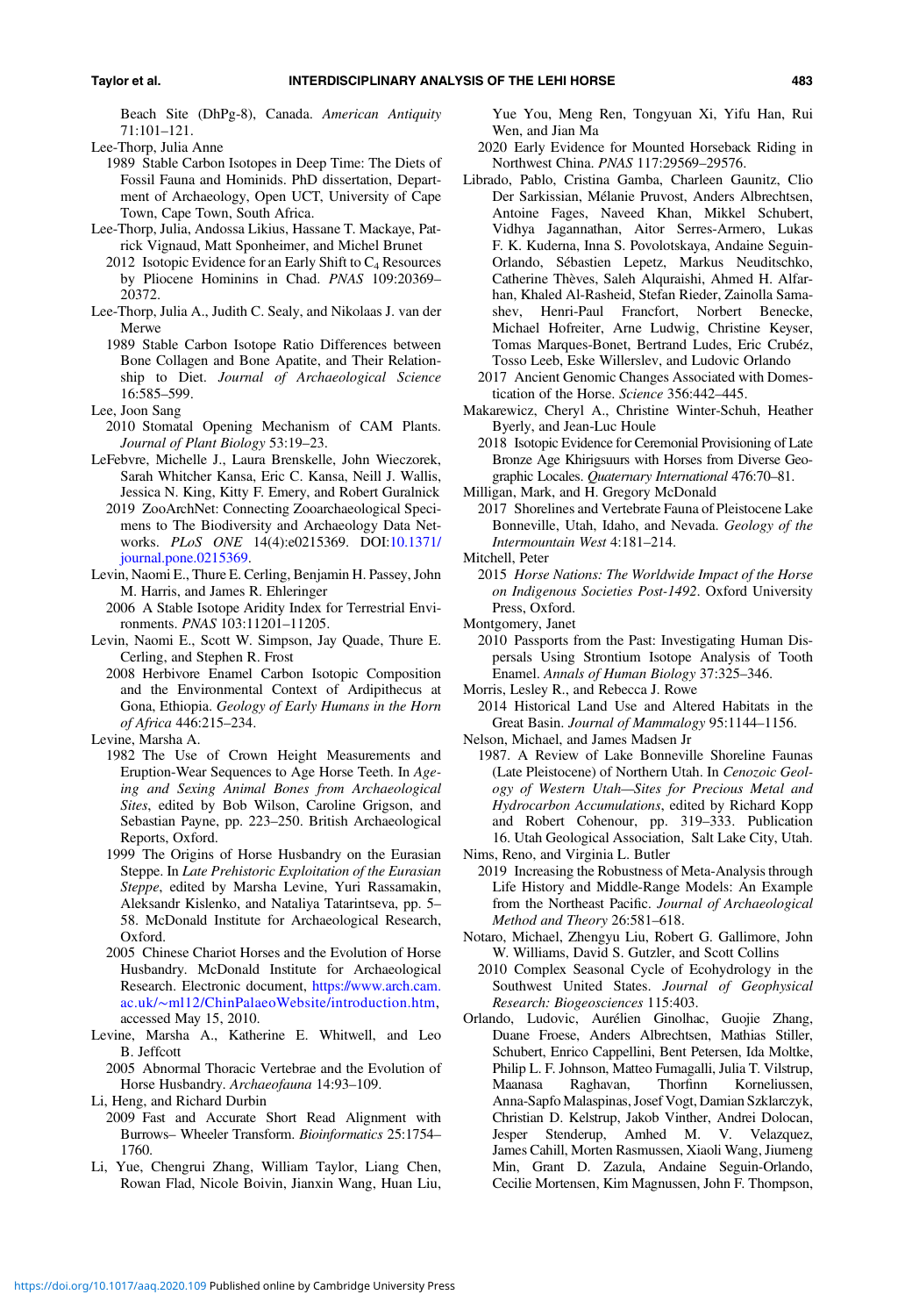<span id="page-19-0"></span>Jacobo Weinstock, Kristian Gregersen, Knut H. Røed, Véra Eisenmann, Carl J. Rubin, Donald C. Miller, Douglas F. Antczak, Mads F. Bertelsen, Søren Brunak, Khaled A. S. Al-Rasheid, Oliver Ryder, Leif Andersson, John Mundy, Anders Krogh, M. Thomas P. Gilbert, Kurt Kjær, Thomas Sicheritz-Ponten, Lars Juhl Jensen, Jesper V. Olsen, Michael Hofreiter, Rasmus Nielsen, Beth Shapiro, Jun Wang, and Eske Willerslev

- 2013 Recalibrating Equus Evolution Using the Genome Sequence of an Early Middle Pleistocene Horse. Nature 499(7456):74–78.
- O'Shea, John M., and John Ludwickson
	- 1992 Archaeology and Ethnohistory of the Omaha Indians: The Big Village Site. University of Nebraska Press, Lincoln.

- 2015 Chronology of Lake Bonneville, 30,000 to 10,000 yr BP. Quaternary Science Reviews 110:166–171.
- Paruelo, Jose, and W. K. Lauenroth
- 1996 Relative Abundance of Plant Functional Types in Grasslands and Shrublands of North America. Ecological Applications 6:1212–1224.
- Passey, Benjamin, Todd Robinson, Linda Ayliffe, Thure Cerling, Matthew Sponheimer, Maria Dearling, Beverly Roeder, and James Ehleringer
	- 2005 Carbon Isotope Fractionation between Diet, Breath  $CO<sub>2</sub>$  and Bioapatite in Different Animals. Journal of Archaeological Science 32:1459–1470.
- Pederzani, Sarah, and Kate Britton
- 2019 Oxygen Isotopes in Bioarchaeology: Principles and Applications, Challenges and Opportunities. Earth-Science Reviews 188:77–107.
- Pin, Christian, Danielle Briot, Chantal Bassin, and Franck Poitrasson
	- 1994 Concomitant Separation of Strontium and Samarium-Neodymium for Isotopic Analysis in Silicate Samples, Based on Specific Extraction Chromatography. Analytica Chimica Acta 298:209–217.
- Reimer, Paula J., Edouard Bard, Alex Bayliss, J. Warren Beck, Paul G. Blackwell, Christopher Bronk Ramsey, Caitlin E. Buck, Hai Cheng, R. Lawrence Edwards, Michael Friedrich, Pieter M. Grootes, Thomas P. Guilderson, Haflidi Haflidason, Irka Hajdas, Christine Hatté, Timothy J. Heaton, Dirk L. Hoffmann, Alan G. Hogg, Konrad A. Hughen, K. Felix Kaiser, Bernd Kromer, Sturt W. Manning, Mu Niu, Ron W. Reimer, David A. Richards, E. Marian Scott, John R. Southon, Richard A. Staff, Christian S. M. Turney, and Johannes van der Plicht
	- 2013 IntCal13 and Marine13 Radiocarbon Age Calibration Curves 0–50,000 Years cal BP. Radiocarbon 55:1869–1887.
- Roberts, Patrick, Nimal Perera, Oshan Wedage, Siran Deraniyagala, Jude Perera, Saman Eregama, Michael D. Petraglia, and Julia A. Lee-Thorp
	- 2017 Fruits of the Forest: Human Stable Isotope Ecology and Rainforest Adaptations in Late Pleistocene and Holocene (∼36 to 3 ka) Sri Lanka. Journal of Human Evolution 106:102–118.
- Roberts, Patrick, Mathew Stewart, Abdulaziz N. Alagaili, Paul Breeze, Ian Candy, Nick Drake, Huw S. Groucutt, Eleanor M. L. Scerri, Julia Lee-Thorp, Julien Louys, Iyad S. Zalmout, Yahya S. A. Al-Mufarreh, Jana Zech, Abdullah M. Alsharekh, Abdulaziz al Omari, Nicole Boivin, and Michael Petraglia
	- 2018 Fossil Herbivore Stable Isotopes Reveal Middle

Pleistocene Hominin Palaeoenvironment in "Green Arabia." Nature Ecology & Evolution 2:1871–1878.

- Rohland, Nadin, Eadaoin Harney, Swapan Mallick, Susanne Nordenfelt, and David Reich
- 2015 Partial Uracil–DNA–Glycosylase Treatment for Screening of Ancient DNA. Philosophical Transactions of the Royal Society of London, Series B, Biological Sciences 370:20130624.
- Schubert, Mikkel, Marjan Mashkour, Charleen Gaunitz, Antoine Fages, Andaine Seguin-Orlando, Shiva Sheikhi, Ahmed H. Alfarhan, Saleh A. Alquraishi, Khaled Al-Rasheid, Richard Chuang, Luca Erminia, Cristina Gamba, Jaco Weinstock, Onar Vedat, and Ludovic Orlando
	- 2017 Zonkey: A Simple, Accurate and Sensitive Pipeline to Genetically Identify Equine F1-Hybrids in Archaeological Assemblages. Journal of Archaeological Science 78:147–157.
- Scott, Eric, Thomas W. Stafford, Russell W. Graham, and Larry D. Martin
	- 2010 Morphology and Metrics, Isotopes and Dates: Determining the Validity of Equus laurentius Hay, 1913. Journal of Vertebrate Paleontology 30:1840– 1847.
- Smith, Stephen, Raymond Mauldin, Cynthia M. Munoz, Robert Hard, Debajyoti Paul, Grzegorz Skrzypek, Patricio Villanueva, and Leonard Kemp
	- 2014 Exploring the Use of Stable Carbon Isotope Ratios in Short-Lived Leporids for Local Paleoecological Reconstruction. Open Journal of Archaeometry 2(1). <DOI:>[10.4081/arc.2014.5306](https://doi.org/10.4081/arc.2014.5306).
- Sponheimer, Matt, Darryl de Ruiter, Julia Lee-Thorp, and Andreas Späth
- 2005 Sr/Ca and Early Hominin Diets Revisited: New Data from Modern and Fossil Tooth Enamel. Journal of Human Evolution 48:147–156.
- Sponheimer, Matt, Benjamin H. Passey, Darryl J. de Ruiter, Debbie Guatelli-Steinberg, Thure E. Cerling, and Julia A. Lee-Thorp
	- 2006 Isotopic Evidence for Dietary Variability in the Early Hominin Paranthropus robustus. Science 314:980–982.
- Steele, Teresa E.

2015 The Contributions of Animal Bones from Archaeological Sites: The Past and Future of Zooarchaeology. Journal of Archaeological Science 56:168–176.

Stewart, Omer C.

- 1970 The Question of Bannock Territory. In Languages and Cultures of Western North America: Essays in Honor of Sven S. Liljeblad, pp. 201–231. Idaho State University Press, Pocatello.
- Taylor, William
	- 2017 Horse Demography and Use in Bronze Age Mongolia. Quaternary International 436:270–282.
- Taylor, William Timothy Treal, Jamsranjav Bayarsaikhan, and Tumurbaatar Tuvshinjargal
	- 2015 Equine Cranial Morphology and the Identification of Riding and Chariotry in Late Bronze Age Mongolia. Antiquity 89:854–871.
- Taylor, William Timothy Treal, Jamsranjav Bayarsaikhan, Tumurbaatar Tuvshinjargal, Scott Bender, Monica Tromp, Julia Clark, K. Bryce Lowry, Jean-Luc Houle, Dimitri Staszewski, Jocelyn Whitworth, William Fitzhugh, and Nicole Boivin
	- 2018 Origins of Equine Dentistry. PNAS 115:E6707– E6715. DOI:[10.1073/pnas.1721189115](https://doi.org/10.1073/pnas.1721189115).

Oviatt, Charles G.